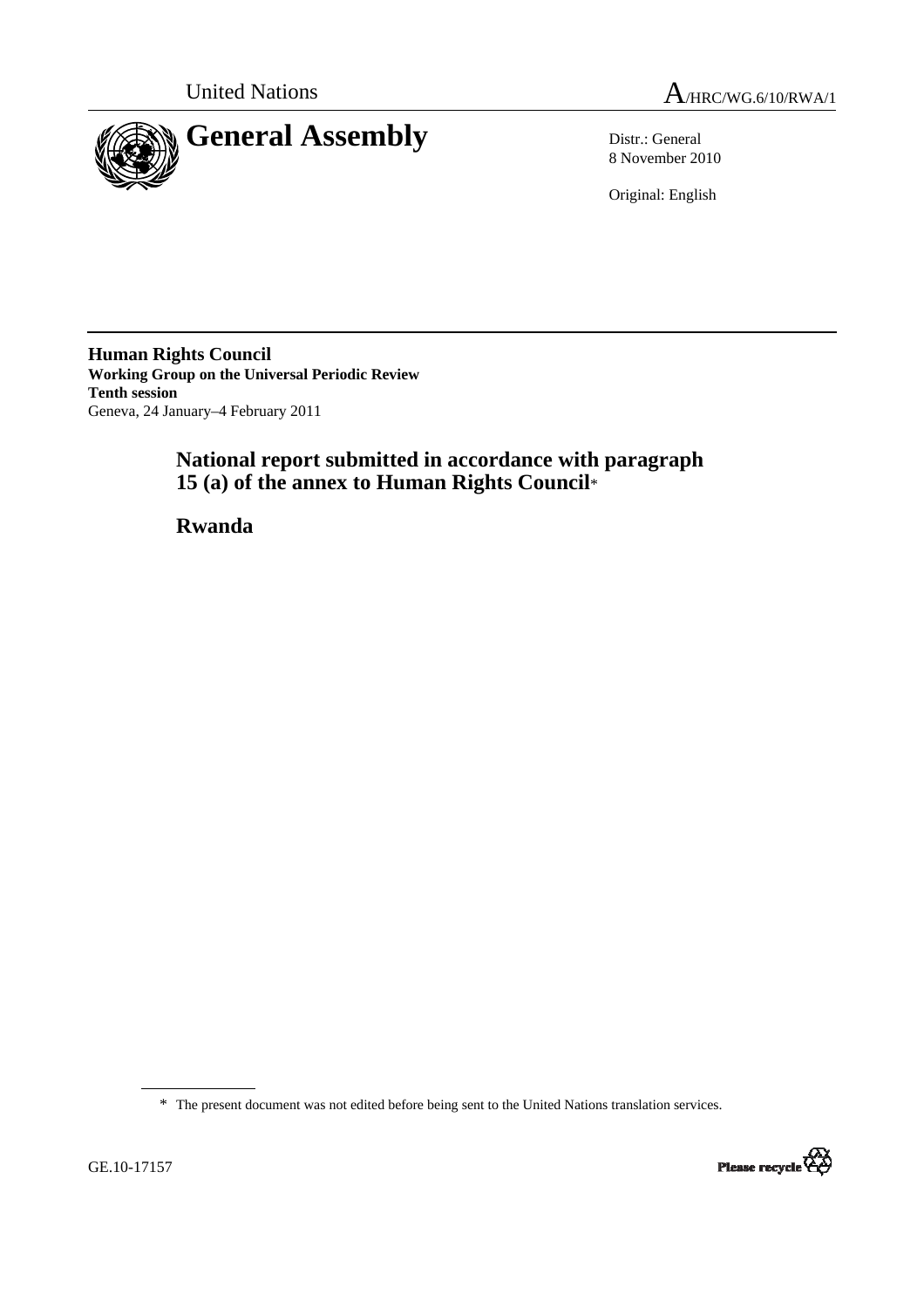## **A/HRC/WG.6/10/RWA/1**

# Contents

| Ι.<br>Π.<br>Ш. | А.<br><b>B.</b>                                                                     | 1<br>$2 - 12$<br>$13 - 64$<br>$13 - 14$<br>$15 - 20$ | 3<br>3<br>5<br>5 |
|----------------|-------------------------------------------------------------------------------------|------------------------------------------------------|------------------|
|                |                                                                                     |                                                      |                  |
|                |                                                                                     |                                                      |                  |
|                |                                                                                     |                                                      |                  |
|                |                                                                                     |                                                      |                  |
|                |                                                                                     |                                                      | 6                |
|                | C.                                                                                  | 21                                                   | 7                |
|                | D.                                                                                  | $22 - 25$                                            | 8                |
|                | Е.                                                                                  | $26 - 27$                                            | 9                |
|                | F.                                                                                  | $28 - 30$                                            | 9                |
|                | G.                                                                                  | $31 - 35$                                            | 10               |
|                | Н.                                                                                  | $36 - 40$                                            | 11               |
|                | Ι.                                                                                  | $41 - 42$                                            | 12               |
|                | J.                                                                                  | $43 - 44$                                            | 13               |
|                | Κ.                                                                                  | $45 - 48$                                            | 13               |
|                | L.                                                                                  | $49 - 50$                                            | 14               |
|                | M.                                                                                  | $51 - 55$                                            | 15               |
|                | N.                                                                                  | $56 - 58$                                            | 16               |
|                | O.                                                                                  | $59 - 60$                                            | 16               |
|                | Cooperation with human rights mechanisms and with other partners<br>Ρ.              | $61 - 64$                                            | 17               |
| IV.            |                                                                                     | $65 - 66$                                            | 18               |
|                | А.                                                                                  | 65                                                   | 18               |
|                | <b>B.</b>                                                                           | 66                                                   | 19               |
| V.             | Key national priorities as identified by stakeholders, initiatives and commitments  | 67                                                   | 19               |
| VI.            | Expectations in terms of capacity-building and technical assistance provided and/or | 68                                                   | 20               |
| VII.           |                                                                                     | $69 - 70$                                            | 20               |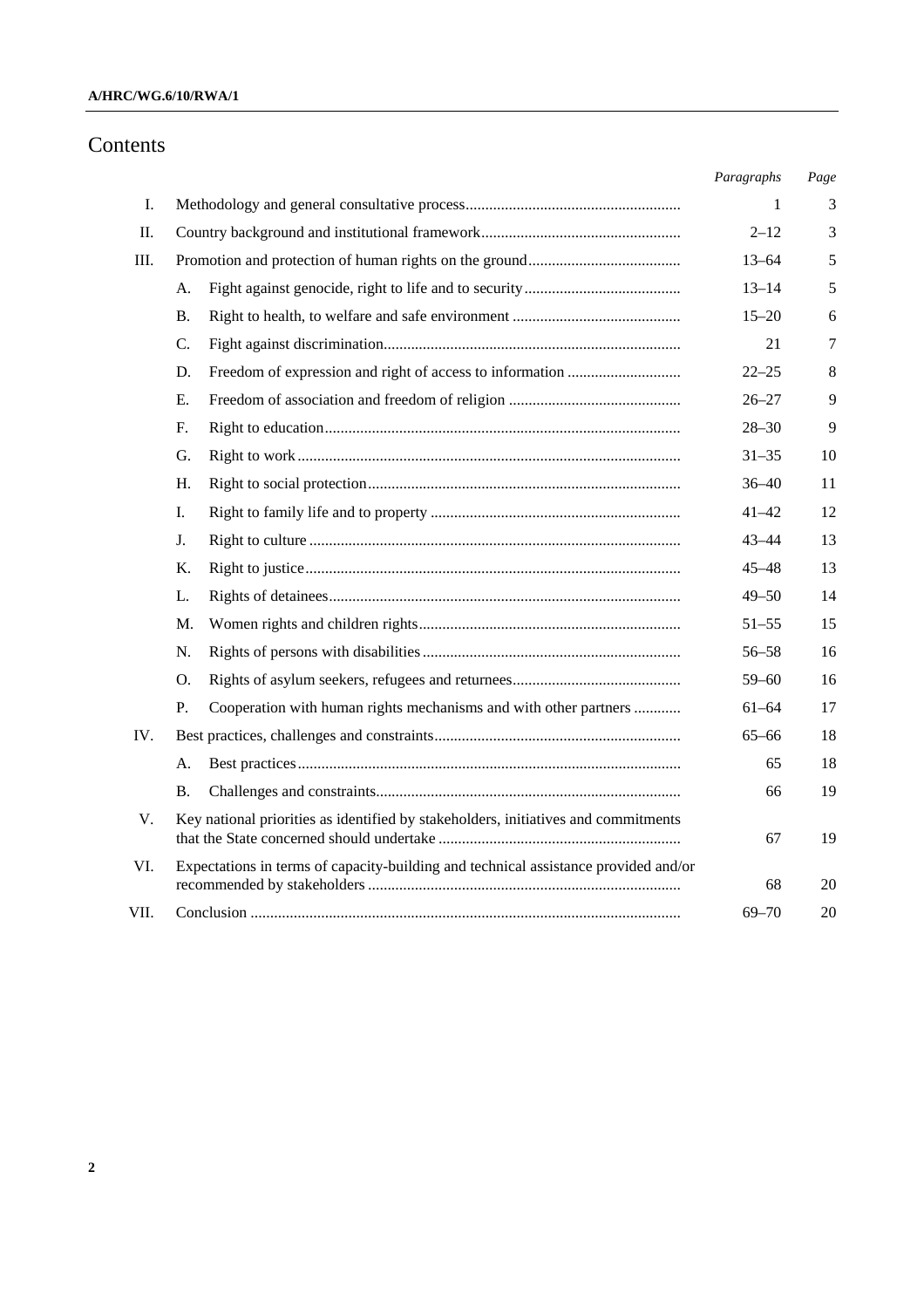# **I. Methodology and general consultative process**

1. This report is based on Resolution 5/1 of the Human Rights Council and the guidelines for the preparation of information under the Universal Periodic Review. The preparation of the Rwandan UPR report was coordinated by the inter-institutional Task Force on Treaty Reporting (TFTR), composed of the Ministry of Foreign Affairs and Cooperation (Chair); the Ministry of Justice; the Ministry of Gender and Family Promotion; the Ministry of Health; the Ministry of Education; the Ministry of Public Service and Labour; the Ministry of Internal Security; the Ministry of Local Administration and the National Commission of Human Rights. After the official launching of the UPR preparation process, followed by the training of the TFTR on the Universal Periodic Review, a questionnaire was prepared by the said Task Force and sent to various institutions to collect information on achievements in the field of human rights. The draft elaborated from collected information was discussed in different meetings with government institutions, the Parliament, the Judiciary, the UN System, Civil Society Organisations and even the general public through the National radio and National Television. Two broad validation workshops brought together all stakeholders involved in human rights issues. These workshops contributed greatly to the improvement of the Rwandan UPR report before it was submitted to the Cabinet for approval. The final version of the Rwandan UPR report was thereafter published on the website of the Ministry of Foreign Affairs and Cooperation in English, French and Kinyarwanda.

# **II. Country background and institutional framework**

2. Rwanda has a surface area of  $26,338 \text{ km}^2$  with a population estimated at around 11 million inhabitants, composed of 51.7 per cent women and 48.3 per cent men. The population density is 395 inhabitants per  $km^2$  while the physiological density is 556 inhabitants per  $km^2$ . The gross domestic product (GDP) per capita rose from 206 USD in 2002 to 541 U.S dollars in 2010. The economy is mainly based on agriculture which employs 85 per cent of the country's households yet contributing up to 37 per cent of the gross domestic product. The population increases by about 2.8 per cent annually and GDP increased by 11.2 per cent in 2008. Rwanda aspires to be a middle-income country by the year 2020. It is important to note that the Genocide that took place in Rwanda in 1994 negatively impacted the social fabric of the society as well as other social amenities such as infrastructure. It is at this backdrop that the Government of Rwanda embarked on a programme of rebuilding itself enhancing principles of rule of law, respect of human rights and bringing about national unity and reconciliation.

3. The Rwandan State is a sovereign, democratic, social and secular Republic, recognising the multi-party system of government. The three branches of government (the legislative, the executive and the judiciary) are separate and independent from one another, but are all complementary. In its preamble, the Rwandan constitution reaffirms the adherence to the principles of human rights enshrined in the United Nations Charter as well as in the core international human rights instruments. The second chapter of the Rwandan Constitution, from article 10 to article 52, provides for the fundamental human rights (as contained in the Universal Declaration of Human Rights) and the duties of the citizen. Rwanda has effectively ratified all the eight key human rights instruments and most of their additional protocols. Many other international and regional human rights conventions were ratified by Rwanda or are in the process of ratification. Once ratified, all the treaties and conventions are integrated into domestic legal system. As per the Constitution, ratified treaties have precedence over domestic laws. Rwanda has withdrawn all its reservations on International human rights treaties. Rwanda is committed to submit periodic reports on the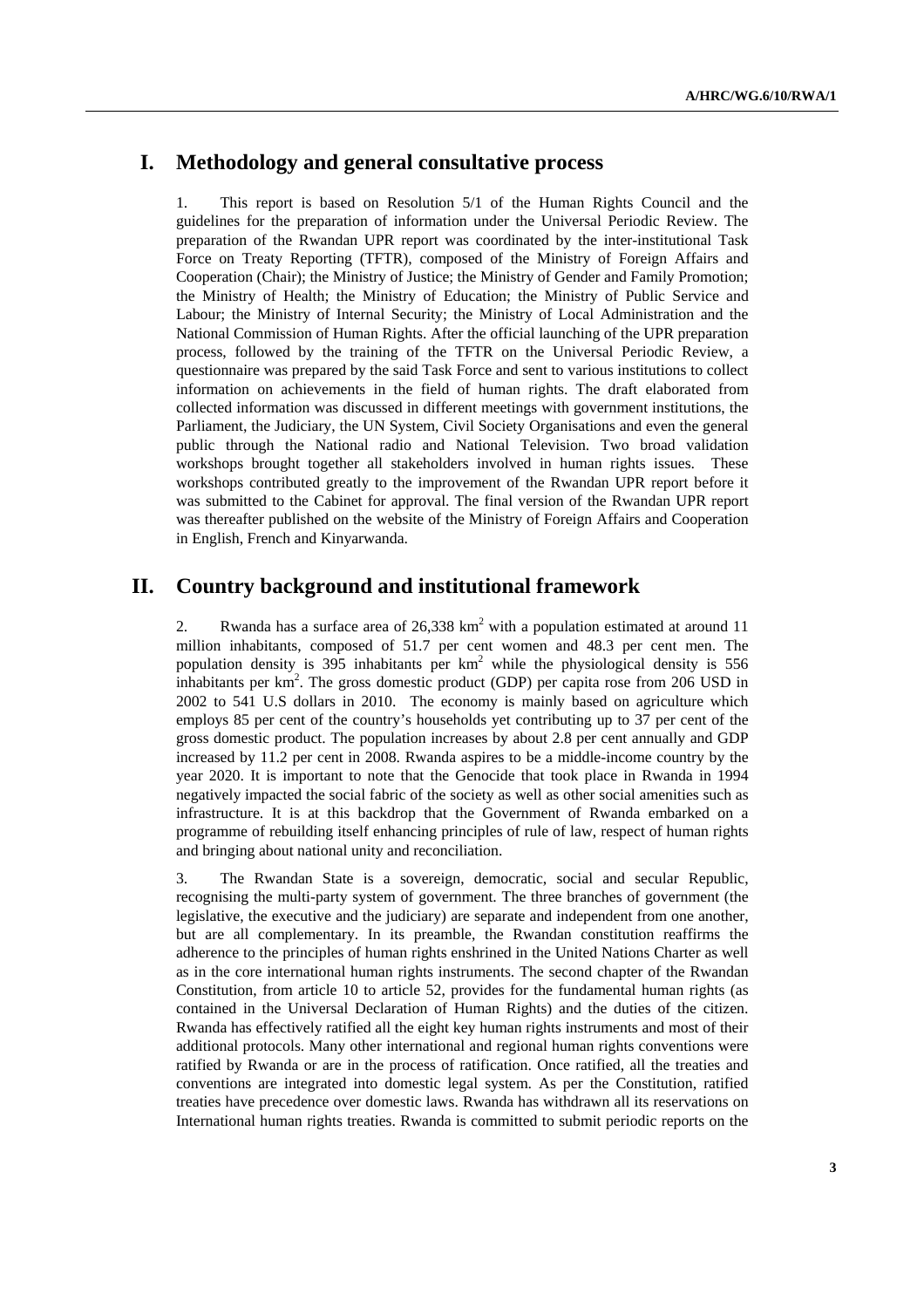implementation of key human rights treaties: all overdue reports have been prepared and submitted to Treaty Bodies in 2009 and 2010.

4. Rwanda has developed programmes that target socio-economic transformation. These programmes include Vision 2020 and the Economic Development and Poverty Reduction Strategy (EDPRS). The Vision 2020 strategy was developed to propel the kind of society that the country aspires to become by 2020 while the Economic Development for Poverty Reduction Strategy provides a framework for the country's long-term development aspirations as embodied in Rwanda's Vision 2020 and the Millennium Development Goals. The Country has also formulated several policies and programmes geared towards the promotion and protection of human rights enshrined in various sector policy papers. Apart from the general policy of human rights, which remains one of the key priorities, almost all other key policies in different sectors related to human rights (education, health, social protection, rights of women, rights of children, rights of people with disabilities...) were adopted.

5. All the three branches of Government play a key role in the promotion and the protection of human rights:

6. **The Parliament** has human rights committees (both the Chamber of Deputies and the Senate) which conduct investigations and research in relation to the respect of human rights. This has enabled parliamentarians to investigate the respect of human rights in local communities through working visits. Different Government authorities are often questioned by the Parliament on issues related to human rights. The Rwandan Parliament established mechanisms to further participate to the promotion of human rights, including the Forum of Women Parliamentarians and the Amani Forum which is actively involved in strengthening peace and security in the great lakes region.

7. **The National Commission for Human Rights** is an independent and permanent institution. It is in conformity with Paris Principles and has "A" status. It is composed of seven commissioners whom at least 30 per cent are women. Commissioners are appointed from different categories of the Rwandan society, including the civil society. Commissioners enjoy immunity in the process of execution of their duties. The Commission has a specific mission of educating and raising public awareness on human rights and providing guidance upon request or on its own initiative on bills related to human rights and engages State bodies to ratify international conventions related to human rights and take steps to domesticate these conventions in the national legislation. The Commission also investigates violations on human rights committed within the territory of the Republic of Rwanda by State organs, public officials abusing their powers, organizations and individuals. The Commission is empowered to launch cases before civil, commercial, labor and administrative courts in case of violation of human rights. Each year the Commission submits a report of its activities to the parliament and gives copies to the President of the Republic, the Cabinet and the Supreme Court. This report is an important tool for the Parliament to monitor the protection and promotion of human rights in Rwanda.

8. **The Office of the Ombudsman** is an independent public Institution established by the Constitution. It is responsible for acting as a link between the citizen, the public and private institutions; preventing and fighting against injustices, corruption and other related crimes in public and private administration; receiving and examining, in the aforementioned context, complaints from individuals and independent associations against the acts of public officials and private institutions and to mobilize these officials and institutions to find solutions to such complaints; as well as receiving declaration of assets of senior government officials and different other government officials with the aim to prevent the embezzlement of public funds.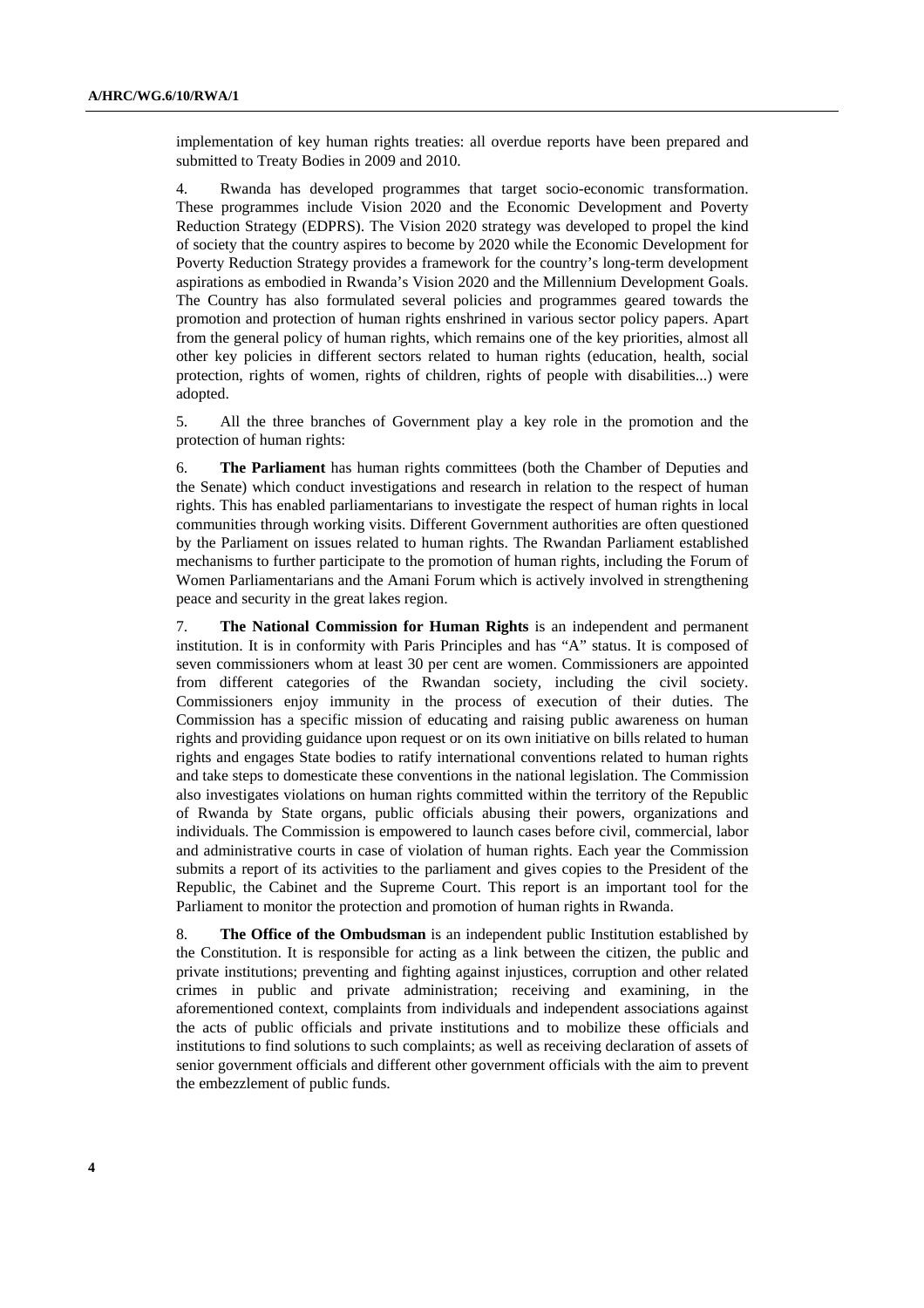9. **The Supreme Court** and other courts provided for by the Constitution exercise the judicial power. The courts play a role in the protection and promotion of human rights through fair and timely judgements. Judgments of the Supreme Court increasingly refer to international human rights treaties ratified by Rwanda. The Supreme Court regularly compiles these cases and avails them to courts for reference.

10. **The Public Prosecution Authority** also plays a key role in the protection and promotion of human rights, especially through its programs on tracking the Genocide fugitives, on the protection of witnesses and victims, on the fight against Gender Based Violence and on the fight against corruption and drugs. The Judiciary is independent from other powers and from undue influence of the Legislature and the Executive Branches of the Government.

11. Other equally important institutions in safeguarding human rights include: The Rwandan National Police, The National Electoral Commission, the National Commission for the Fight against Genocide (CNLG), the National Commission for Unity and Reconciliation, the National Labour Council, the Public Service Commission, the Gender Monitoring Office, the National Women Council, the Observatory of child rights, the Office of Auditor General of State Finances, the National Youth Council, the National Prison Service, the National Council for Persons with disabilities, etc.

12. The Rwandan Government is very effective and responsible in delivering good services to the people of Rwanda. Through the process of decentralization, authority, responsibility and service provision were transferred from the central Government to the local government and its administrative divisions. Rwanda is internationally recognised as a very secure country, characterised by its firm commitment on economic growth, but also on good governance and the zero tolerance on corruption. The President of the Republic, and the Government of Rwanda in general, have received many international Awards for different outstanding achievements for the development of the country and its population, including the African Gender Award (Senegal in 2007) and the global UNICEF Children's Award in 2009.

## **III. Promotion and protection of human rights on the ground**

## **A. Fight against genocide, right to life and to security**

13. Rwanda has ratified the Convention on the Prevention and Punishment of the Crime of Genocide. Rwanda also played a key role for the adoption of the Pact on Security, Stability and Development in the Great Lakes Region, especially its Protocol for the Prevention and the Punishment of the Crime of Genocide, war Crimes and Crimes against Humanity and all forms of Discrimination. Rwanda has enacted several laws related to the fight against Genocide such as the law on the punishment of the crime of Genocide ideology and the law on the organization, competence and functioning of the courts, which contains provisions on prosecuting and trying the perpetrators of the crime of Genocide and other crimes against humanity. To ensure the monitoring of the implementation of these legal instruments, a National Commission for the Fight against Genocide (CNLG) was established. The CNLG has adopted a number of preventive mechanisms against the spread of Genocide ideology, consisting in promoting public awareness, in fighting against revisionism, negation and trivialization of Genocide, etc. Other key activities of CNLG consist in sensitizing Genocide prisoners to provide information on the whereabouts of the victims; providing advocacy for the Genocide survivors, etc. CNLG is spearheading the creation of a national research, documentation and dissemination centre on Genocide, to be built at the Nyanza-Kicukiro memorial site in Kigali. CNLG works hand in hand with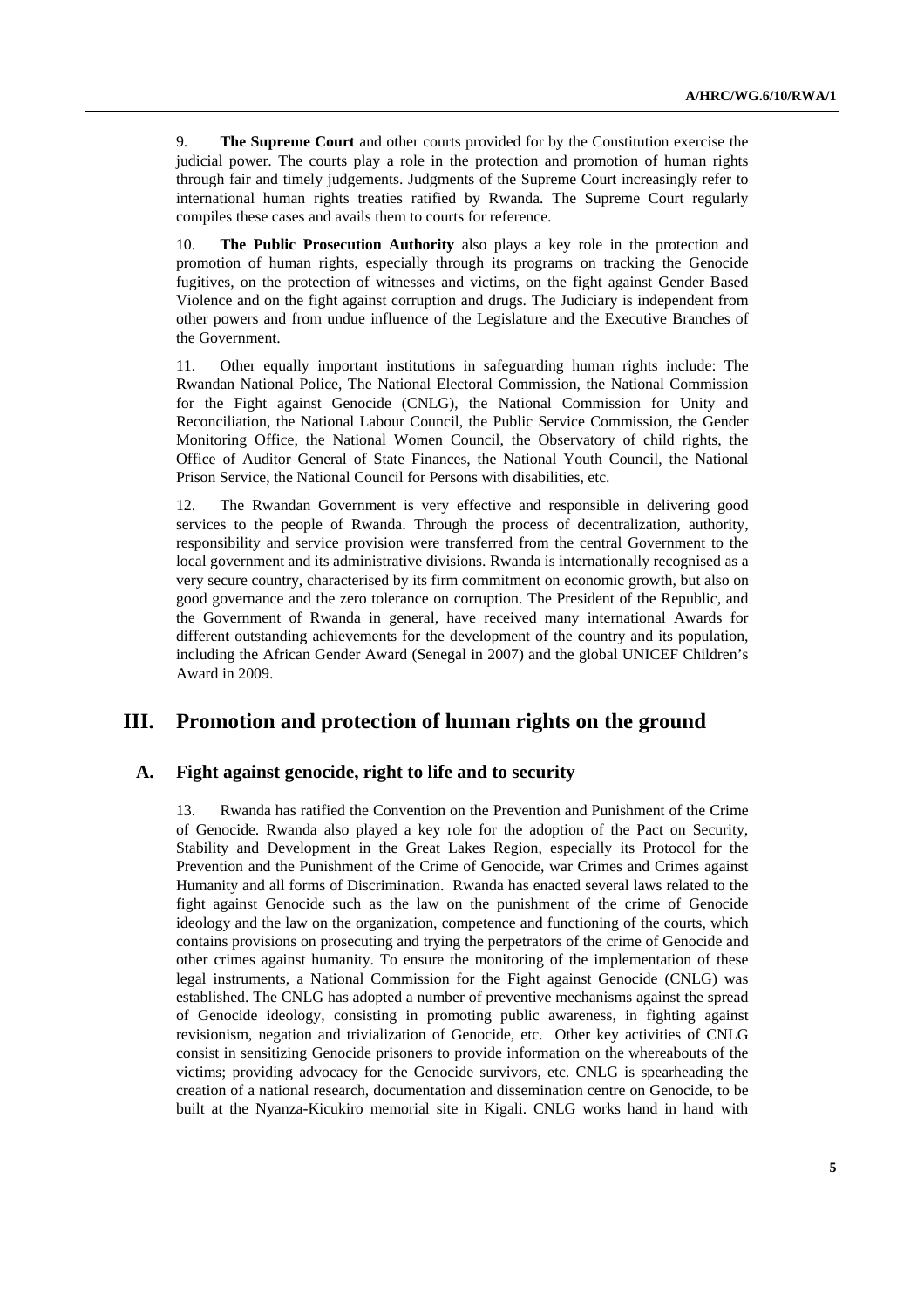different associations of Genocide survivors, including Ibuka (the umbrella association of Genocide survivors); AVEGA (*Association des Veuves du Genocide*), AERG (*Associations des Etudiants Rescapés du Genocide*) and AOCM (*Association des Orphelins Chefs de Ménages*). Every year from 7 to 13 April, a week of commemoration of the Genocide is organized.

14. The rights to life and to mental and physical integrity are guaranteed by the Constitution. Rwanda ratified key international instruments for the preservation of the human life and human dignity: the Second Optional Protocol to the International Covenant on Civil and Political Rights on the abolition of death penalty; the Convention against Torture and Other Cruel, Inhuman or Degrading Treatment or Punishment; the UN Convention against Transnational Organized Crimes and its additional protocols, the UN conventions related to the fight against terrorism, etc. The Penal Code punishes crimes that violate the right to life and to physical and mental integrity of persons: murder, extermination, forced disappearance of persons, torture, poisoning, assault and beating and other inhumane acts of a similar character. Death threats against persons are also punishable. Apart from the penal code, laws were adopted to prevent and fight against terrorism, money laundering and the trafficking of human beings, especially women and children. Different measures were adopted for the maintenance of security, including community policing, Emergency Toll Free Numbers used by the population to request police intervention and nights patrols where appropriate. Rwanda is an active member of regional mechanisms for the maintenance of peace and security, including the East African Standby Brigade; the East African Police Cooperation Organization (EAPCO) and the Regional Centre on Small Arms (RECSA). Because of all existing mechanisms for the maintenance of security, murders were reduced from 234 in 2005 to 144 in 2008.

#### **B. Right to health, to welfare and safe environment**

15. Rwanda has developed various sector policies that enable citizens to access health facilities, especially the Health Sector Policy (2005), the Policy governing the Standards of Health Services in Rwanda (2009), the National Policy for Community Health (2008), the National Policy to Fight against HIV/AIDS (2005), the National Policy on Condoms (2005), the National Nutrition Policy (2005), the Policy on Community-based Health Insurance (2004), the National Policy on Reproductive Health (2003), Environmental Health Policy determining conditions for school hygiene (2008) and the Policy on Water and Sanitation (2004). It is evident that these various policies have greatly contributed to the rise of the life expectancy from 49 years in 2002 to 52.7 years in 2007.

16. Several programs and initiatives targeting different groups of people (pregnant mothers, the new born and unborn children, couples intending to get married and many more) were initiated. These range from voluntary counseling and testing to prevention of mother to child transmission, among others. From 2003 to end 2009, all these programs and initiatives significantly benefitted 4,286,000 persons. HIV testing in VCT (Voluntary Counseling and Testing) services was also promoted. The HIV prevalence among tested persons reduced from 10.8 per cent in 2003 to 2.4 per cent in 2010. By the end of 2009, the number of pregnant women attending PMTCT (Prevention of Mother to Child Transmission) services was 71 per cent while the rate of HIV prevalence among them was 2.7 per cent. A total of 1,554,876 pregnant women were tested for HIV and 77.8 per cent of those found to be HIV positive, including 74.6 per cent of children born to HIV positive mothers, were put under ARV treatment.

17. The National Programme to Fight against Malaria has several strategies ranging from distribution of Insecticide Treated Nets (ITNs) to children under five years and pregnant women, as well as the indoor residual spraying carried out in households. These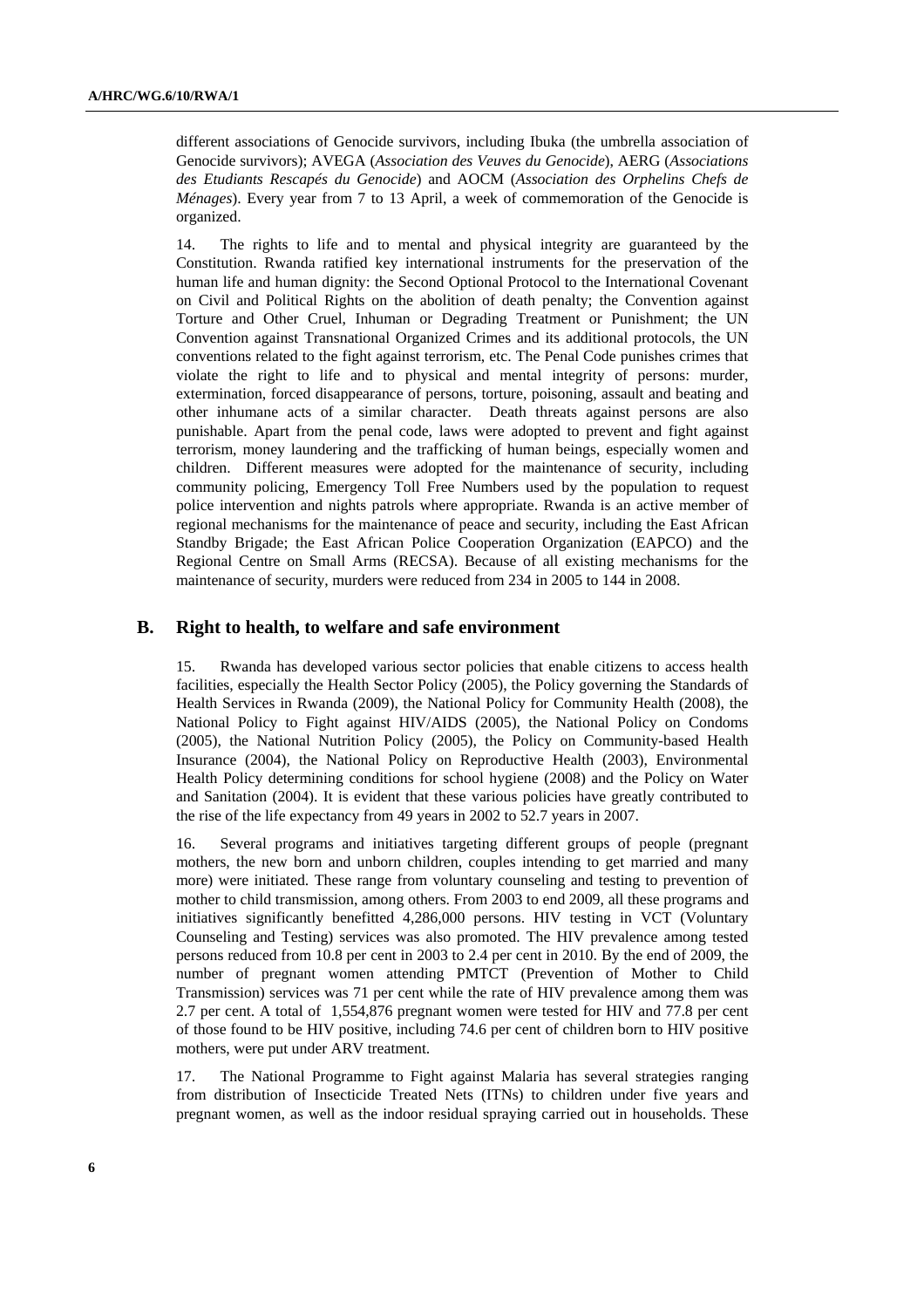actions have contributed to significant reduction of the prevalence of malaria to 60 per cent. Children under five years sleeping under ITNs rose from 13 per cent in 2005 to 58 per cent in 2008 while the percentage of pregnant women sleeping in ITNs rose from 17 per cent to 62.3 per cent in the same period. A total of 4,053,756 ITNs were distributed by the end of 2009. The rate of morbidity due to malaria reduced from 64.7 per cent in 2003 to 14.8 per cent in 2009.

18. Several programmes are available for the promotion of maternal and child health. These programmes include family planning, antenatal care, community health care, delivering health facilities, Emergency Obstetric and Neonatal Care (EMONC), the construction and equipment of maternity wards, capacity building of the midwives, increase in the number and quality of health professionals and the introduction of community-based health insurance. Thanks to efficient family planning programme, the rate of the use of contraceptives raised from 10 per cent in 2005, to 45 per cent in 2009. Child delivery in health facilities increased from 28 per cent in 2005, to 66.2 per cent in 2009. Antenatal care is used at 96 per cent (at least one prenatal consultation). All these programmes significantly reduced the rate of infant mortality from 86 per cent per 1000 live births (1 year) in 2005 to 62 per cent per 1000 born children in 2008 and 152 per cent to 103 per cent per 1,000 for children below the age of five years.

19. The Ministry of Health is responsible for food safety in collaboration with the Rwanda Bureau of Standards (RBS). The nutrition policy was approved and the community-based nutrition programme will be adopted very soon. Through agencies like Rwanda Agriculture Development Agency (RADA) and Rwanda Animal Resources Development Agency (RARDA), the Government is in the process of implementing comprehensive reforms and has embarked on land consolidation so as to ensure a productive, high-value, market-orientated agricultural sector by 2020. This has led to exponential increase in harvest. The annual increase in the production of food crops increased from 1.8 per cent in 2004 to 16.4 per cent in 2008. The Action Aid's Annual Hunger report of 2010 places Rwanda on the  $11<sup>th</sup>$  position among all developing countries, (six places better than last year's position), in the fight against hunger. The percentage of population with access to clean drinking water (within 500 meters in rural areas and 200 meters in urban areas) increased from 78 per cent in 2005 to 85 per cent in 2007.

20. The article 49 (1) of the Constitution stipulates that every citizen is entitled to a healthy and satisfying environment*.* This provision obliges the government to commit itself to ensure that citizens live in a safe and clean environment. To achieve this obligation, reforestation and terracing are emphasized on hilly areas to prevent soil erosion, while marshlands and low land vegetation are protected. Rwanda has ratified almost all international instruments related to the protection of environment. The government provides orientation through the national policy on environment and the national policy on water and sanitation. The Rwanda Environment Management Authority (REMA) takes the lead to regulate, safeguard and promote safe and clean environment protection programs.

#### **C. Fight against discrimination**

21. Rwanda ratified the International Convention on the Elimination of All Forms of Racial Discrimination, the Convention on the Elimination of All Forms of Discrimination against Women and its optional protocol, the ILO Convention on discrimination in the employment profession and the UNESCO Convention on the Fight against Discrimination in the Education sector. The Rwandan Constitution contains provisions against discrimination and Rwanda has enacted laws on the elimination of all forms of discrimination, including the law on Prevention, Suppression and Punishment of the Crime of Discrimination and Sectarianism and the law Punishing the Crime of Genocide, Crimes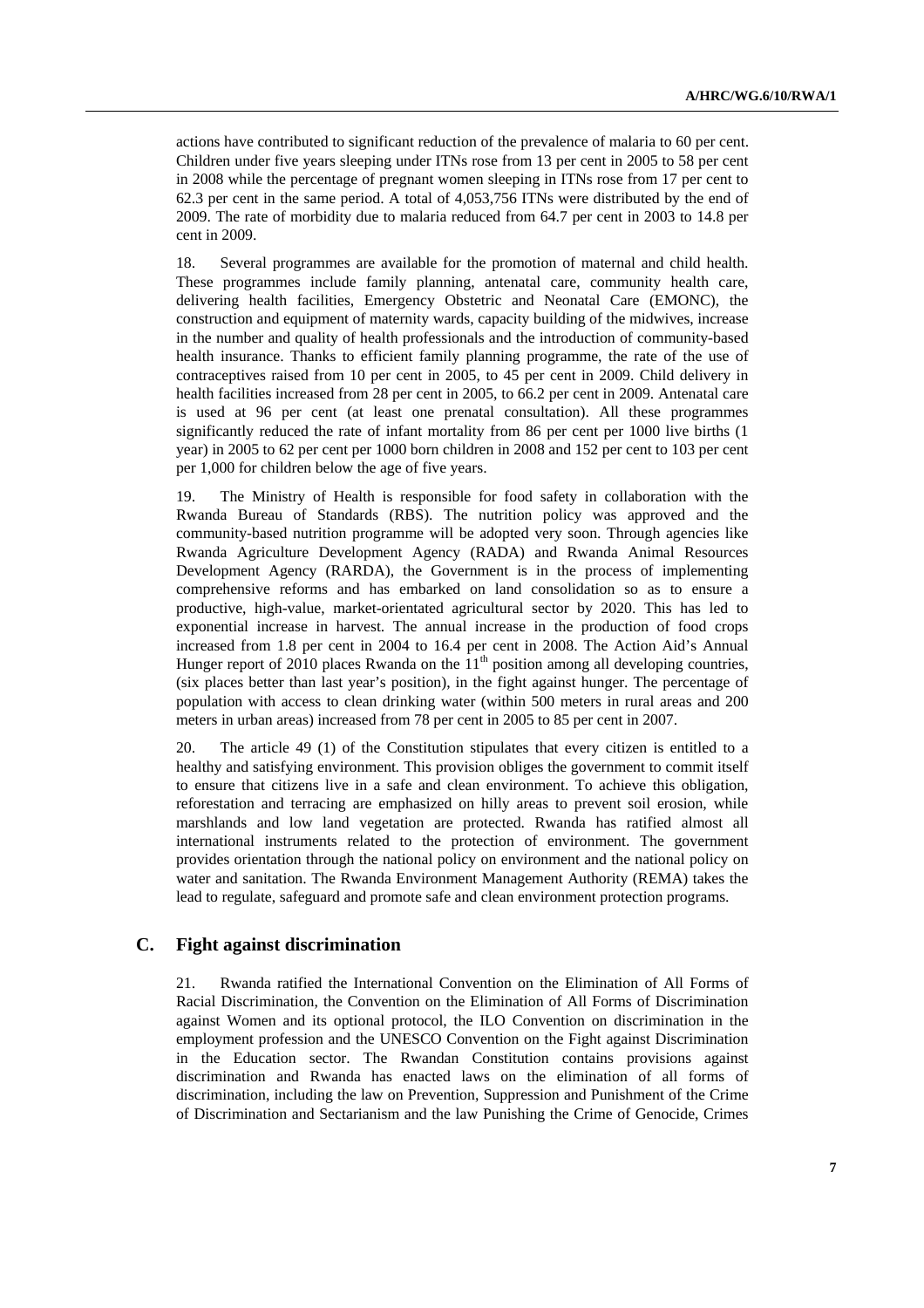against Humanity and War Crimes. Other laws like the Penal Code, the Labour Law, the Land Law, the Law on Matrimonial Regime, Succession and Gifts, as well as the law governing the General Statutes for Rwanda Public Service, contain provisions against discrimination. Different Institutions including the Parliament, the National Unity and Reconciliation Commission, *Itorero ry'Igihugu* (Institution for civic education), the National Commission of Human Rights, the National Commission of Demobilization and Reintegration, but also the Civil Society Organisations including churches, play a key role in sensitizing the Rwandan population against discrimination. Such sensitizations target mainly University students, teachers, civil servants, local leaders, demobilized soldiers but especially refugees and former rebels who escape from FDLR (*Forces Démocratiques de Liberation du Rwanda*) and are repatriated in Rwanda. Private research institutions also play a key role in the fight against discrimination in the Rwandan society; especially the *Institut Rwandais pour le Dialogue, la Paix et la Démocratie* (IRDP) and the Centre for Conflict Management (CMC) of the National University of Rwanda.

## **D. Freedom of expression and right of access to information**

22. Freedom of expression is reflected in the increase of media outlets in the country. The number of newspapers rose from 15 in 2003 to 57 in 2010; from one national radio that existed in 1997, currently 19 radio stations are operating in the country. The national radio has established branches in all provinces to enable mass participation. More than 50 per cent of the adult Rwandan population own and use mobile phones for communication. It is noteworthy that some print media have evolved from weekly into dailies e.g. The New times and *Imvaho Nshya.* Some international radio stations have been licensed to operate on FM frequencies in Rwanda (These include BBC, DW, VoA) with their popular programmes in the national language. International newspapers enter freely the Rwandan market from neighbouring countries and even from American and European countries.

23. In facilitating the local media to publish their newspapers at low cost, the Government acquired a web machine with high capacity to locally print newspapers and other media products, thus reducing travel costs and associated expenses as most newspapers were printed in Kenya and Uganda. The Government has also been organising training programmes for journalists both abroad and inside the country. The School of Journalism has been established at the National University of Rwanda, and Journalism Faculties exist in some private Universities like the Catholic University of Kabgayi. The Great Lakes Media Centre (GMLC) was launched in Kigali in 2008 to upgrade the professional level of journalists of the sub region. In 2009, a total number of 28 Rwandan journalists graduated from GMLC.

24. Given the Rwandan context, where freedom of expression was previously abused through media outlets culminating into the Genocide, Rwanda guarantees the freedom of expression while safeguarding against its abuse that might easily degenerate into another form of violence. The Media High Council (MHC) was established to promote freedom, responsibility and professionalism of the media. It is composed of two representatives of the private media, one representative of the public media, one representative of the civil society, one representative of the private sector and two representatives of the Central Government. The MHC has the capacity to take any disciplinary measures against journalists or media institutions that violate established laws. It is in that regard that two independent Newspapers (Umuseso and Umuvugizi) were suspended for six months by the Media High Council.

25. A draft bill on access to information, which obliges all public institutions to provide to the media all needed information, is currently before the Ministry of Information. A Media Policy (2004) which provides guidance on media professionalism and development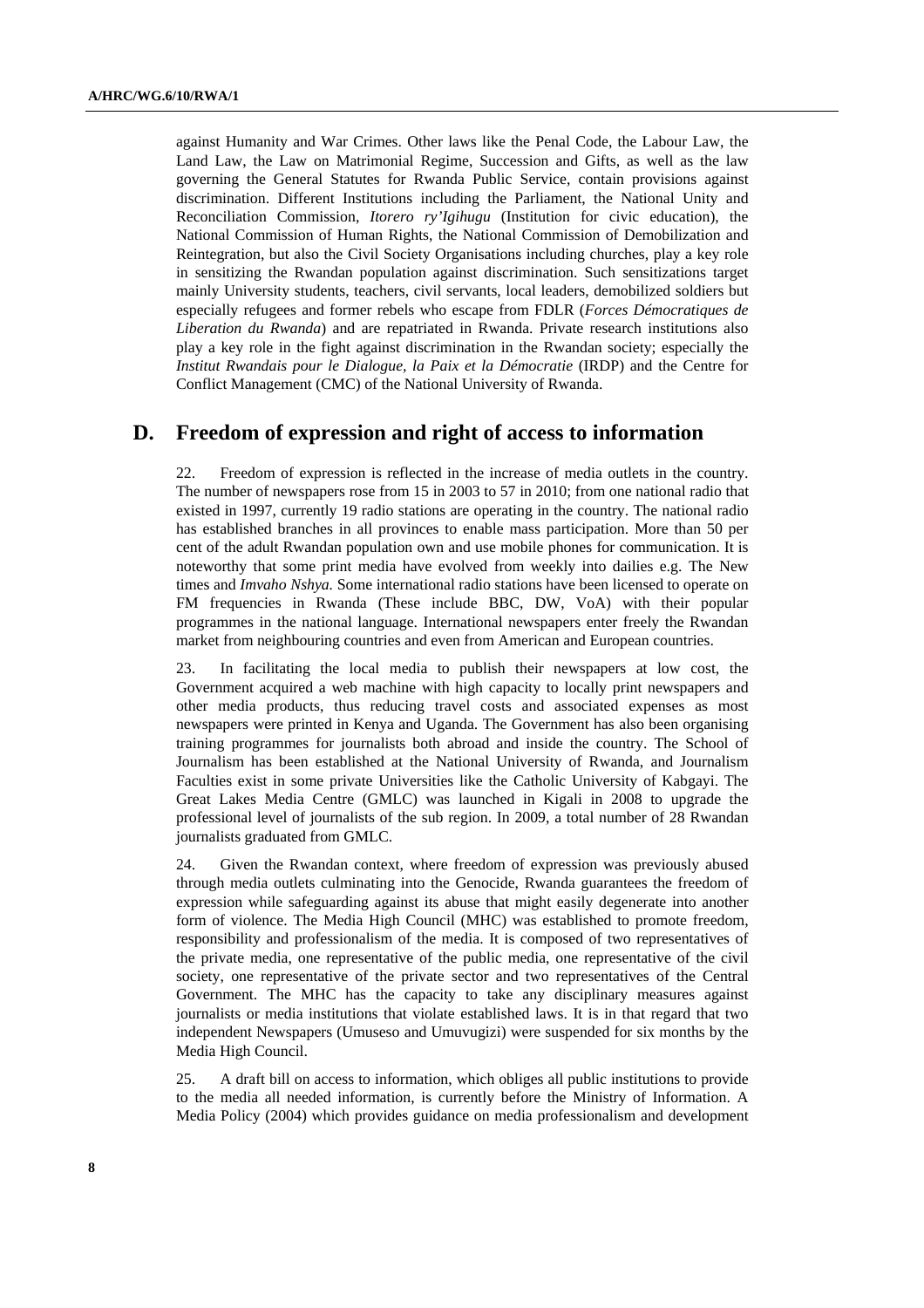in the country is also in place to compliment laws and processes that grant the right of access to information. The President of the Republic holds a monthly conference with the media in which local and international journalists have the opportunity to ask questions to public officials. This conference is held live on national radio and television. A Public open day is organised quarterly by the Ministry of Local Government, provinces, districts and sectors to provide information on service delivery to the public. Similarly, public accountability days, organised in the Parliament on quarterly basis to review the progress of districts in the implementation of the performance contracts (Imihigo), offers a good opportunity of access to information. The electronic media are available and the public is encouraged to use ICT as a modern technique to exercise their right of access to information. Cyber cafés and Tele-centres are also available in different districts of the country, while an ICT bus travels to some remote rural areas, which are not yet connected to internet, to allow them to have access to modern tools of information and communication. Several TV Companies operate in Rwanda (Star Africa Media, DSTV, etc.) to provide a variety of choices on access to information.

#### **E. Freedom of association and freedom of religion**

26. The freedom of association is a right of every Rwandan. This is in fulfilment of the obligations contained in the Rwandan constitution but also in the International Covenant on Civil and Political Rights to which Rwanda is party. With due respect to the law and other administrative requirements, Rwandans have the right to freely form political parties and various other types of associations. Currently there are 10 Political Organisations officially recognized in Rwanda. According to the law, political organizations officially recognized are permitted to organize themselves in a consultative forum. To promote and protect the right to associate, legislative measures were adopted. These include among others the Organic Law governing Non Governmental Organisations, the Organic Law governing political organizations and political ethics, the Law governing cooperatives, etc. These laws contain preventive measures against divisionism and sectarianism. Nevertheless, the number of political parties, associations and cooperatives continue to grow. From 2003, three new political parties were authorized: *Parti pour le Progrès et la Concorde – PPC-* (2003); *Parti pour la Solidarité et le Progrès* –*PSP*- (2003) and *Parti Social Imberakuri*, while the number of cooperatives tremendously increased from 100 in 2005 to 3000 cooperatives in 2009 in the craft sector alone. Some would be political parties were not registered due to shortfalls in meeting the legal requirements.

27. The freedom of worship is a right of every Rwandan. It is provided for by the Constitution and the practice thereof is guaranteed by the State in accordance with conditions defined by the law. Every citizen has the discretion to practise his/her faith, without any distinction or discrimination. The majority of Rwandans belong to various religious groups and associations. Currently, there are 312 registered churches in Rwanda. Freedom of religion and worship is exercised without let or hindrance as long as it does not interfere with public order. Currently, there are six faith-based radio stations in the country.

## **F. Right to education**

28. Achievements registered in the area of the promotion and protection of the right to education includes the introduction of universal primary education. Rwanda is gradually breaking barriers that usually prevent children from attending primary education by the abolition of school fees and by constructing more classrooms at the Administrative Sector level where children can easily walk home. This programme has been adopted to enable the country to achieve the goal of Education for All (Universal Primary Education and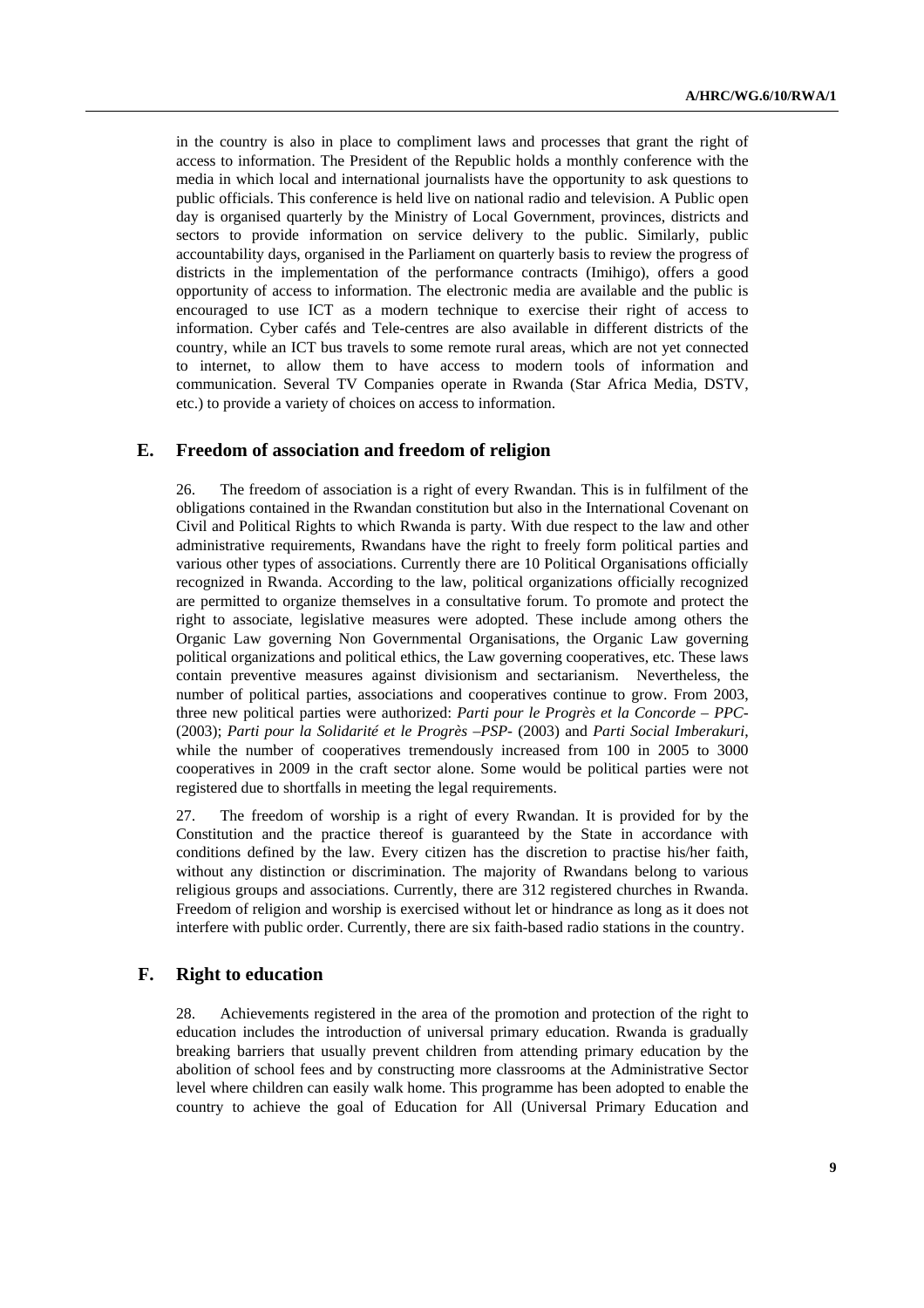Universal Secondary Education) by 2015. The education system increased the number of child enrolment in schools from 1,636,563 in 2003 to 2,264,672 in 2009. The rate of pupils joining the secondary schools increased from 45 per cent in 2003 to 88 per cent in 2009. In 2009, the Government, in collaboration with local communities, constructed 3072 more classrooms.

29. The Government has embarked on the promotion of the Nine years Basic Education for children. Key national policies guiding education include the girl's education policy to ensure that the girl child has equal access to universal education as the boy child, the Special Needs Education Policy for certain categories of Rwandans requiring special attention, as well as the Policy on Science, Technology and Innovation. The One Laptop per child program was put in place with the mission to distribute laptops to primary schools all over the country. The education for children with physical or mental disabilities was introduced and 386 teachers were trained in the methodology for such classes. As a result, 3,333 children with disabilities were integrated in disabled friendly schools. 80 catch-up centres were introduced and currently accommodate 14,900 pupils. 680 teachers are trained to deliver practical lessons to these learners.

30. Early childhood education, which was almost inexistent in Rwanda 15 years ago, is more and more promoted. As of today, 2,330 pre schools have been constructed, in which more than 150,000 children were enrolled. As for the university education, from one university that existed in 1994, the National University of Rwanda, Rwanda has now 27 High Learning Institutions in different provinces of the country. The number of University students rose from 5,751 (4,258 boys and 1,493 female) in 1997 to 63,562 in 2010. Majority of these Universities introduced evening programs, which help different workers to pursue their studies. The adult education was not forgotten: in 2005, there was in Rwanda 6500 literacy centres with approximately 300,000 young and adult learners.

#### **G. Right to work**

31. Rwanda ratified a number of ILO Conventions, while others are in the process of ratification. Rwanda ratified also the International Convention on the Protection of the Rights of Migrant Workers and Members of their Families. The new Labour Law provides for basic labour rights, including the prohibition of child labour, the prohibition of forced labour, the protection of workers against violence or harassment, the prohibition of discriminatory employment and the freedom of opinion. The law also guarantees the freedom of association of workers, trade unions and the right to strike.

32. The Public Service Commission oversees the recruitment and placement of staff in all public institutions. It also arbitrates employment related complaints from individual workers. The National Labour Council was created in 2006 to advise the Government on the problems related to labour, employment, vocational training, social security, occupational health and safety as well as the working and living condition of workers. The Workforce Development Agency (WDA) was established to build technical skills of employees. One of its pillars is the implementation of the Labour Market Information System (LMIS) in order to connect employers and job seekers. In 2008, labour and entrepreneurship development has been promoted through the creation of cooperatives.

33. Another institution in charge of capacity building is RIAM (Rwanda Institute of Administration and Management) which trained a total of 2,907 individuals from public, private and NGOs since 2006 to 2008. In 2009, a careers advisory department was created within RDB (Rwanda Development Board). Careers advisory centers have been set up also in 16 Universities around the country.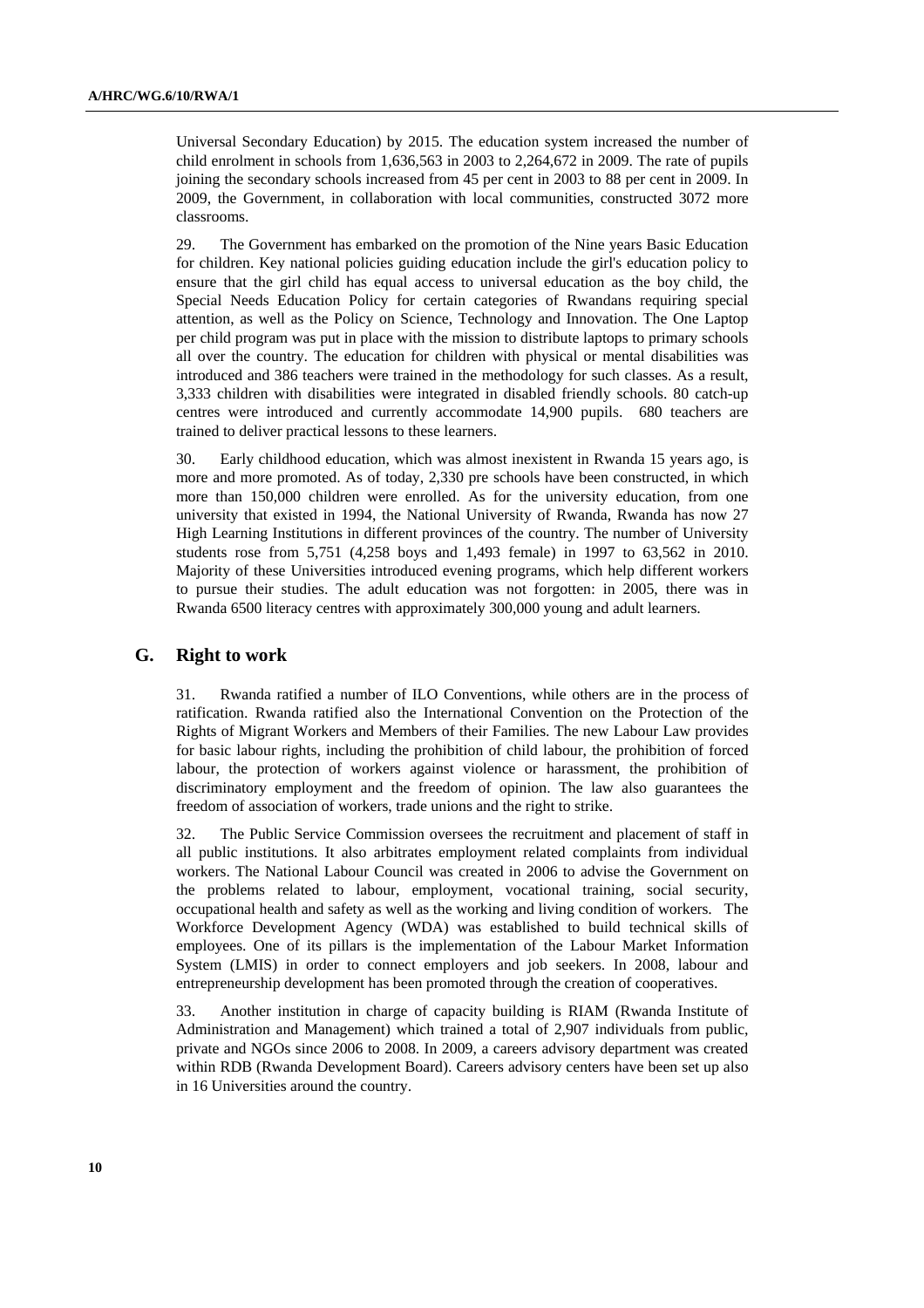34. To build the capacity of young graduates in search for jobs, the Ministry of Labour and the Ministry of Youth, in partnership with the Rwanda Development Board (RDB), introduced in 2009 the Rwanda Youth Internship Programme (RYIP) in public and private institutions. By the end of 2010, the total number of 600 young graduates will have completed the programme, and it will continue to run annually. Trainings are also organized for retrenched civil servants: 158 retrenched civil servants received training in entrepreneurship and another 178 were accepted in different higher learning institutions through the Student Financing Agency (SFAR) funds in 2008.

35. Rwanda has removed work permits fees for all workers from the East African Community to attract skilled labor and conditions to obtain work permits were eased for other foreigners, while the Rwandan youth is encouraged to undertake technical trainings. Iwawa Rehabilitation and Vocational Training Centre was set up early 2010 to offer vocational and technical training for the young people who were living miserably on the streets. A total number of 1100 young men, aged between 18 and 35, are trained by the Centre on agriculture and food processing; clean and sustainable energy; building skills; technical skills; beauty and aesthetics. Integrated Polytechnic Regional Centres are being created throughout the country. So far, two centres have been opened out of the total six (6) expected, one in each province and Kigali city. At the village level, strategies to improve work are promoted by work trainers called "*abakanguriramurimo*".

## **H. Right to social protection**

36. Social protection in Rwanda is managed and organized according to categories. The Social Security Fund of Rwanda is responsible for pensions and occupational hazards, while the health insurance of public servants is administered by the Rwandan Public Service Medical Insurance (RAMA). There is also a Military Medical Insurance scheme (MMI) as well as the community-based health insurance (*Mutuelles de Santé*). The total insurance coverage stood at 92 per cent in the country at the end of 2009, with 86 per cent subscribing to community-based health insurance and 6 per cent to RAMA, MMI and private insurance offered by financial companies like the National Insurance Company (SONARWA), *Societe Rwandaise d'Assurance* (SORAS); *Compagnie Rwandaise d'Assurance et de Reassurance* (CORAR) and international insurance companies like AAR and Phoenix inc. It is worth noting that the annual subscription to *mutuelle de santé* is 1,000 RWF (around 2 USD) per head. Nevertheless, the Government pays for indigent people: in 2008 they were 714,250 beneficiaries of free health cards. Through the implementation of policy on social security, Rwanda intends to take various measures among which the introduction of a universal pension scheme so that all Rwandans over the age of 65 years can receive a pension.

37. One cow per family Program (GIRINKA) is a Government Initiative, which aims at giving a cow to every poor family that has none, in a bid to increase nutrition levels through milk drinking and reduce diseases related to malnutrition, in addition to increasing family income by selling surplus milk. Manure and cow dung will also improve soil fertility, thus increasing food productivity. From 2006 to the end of 2009, the total number of 84,589 families had received cows.

38. Rwanda's Vision 2020 Umurenge Programme (VUP) is a programme whose objective is to reduce the number of Rwandans living in extreme poverty, through its branch known as social protection programme. VUP has three components, namely direct support to indigent heads of households who are unable to work for a living (by providing them with subsistence allowances and health insurance cover). Another component consists in providing employment opportunities to indigent heads of households who are capable of working on public utilities in the framework of Labour Intensive Programs (29,674 people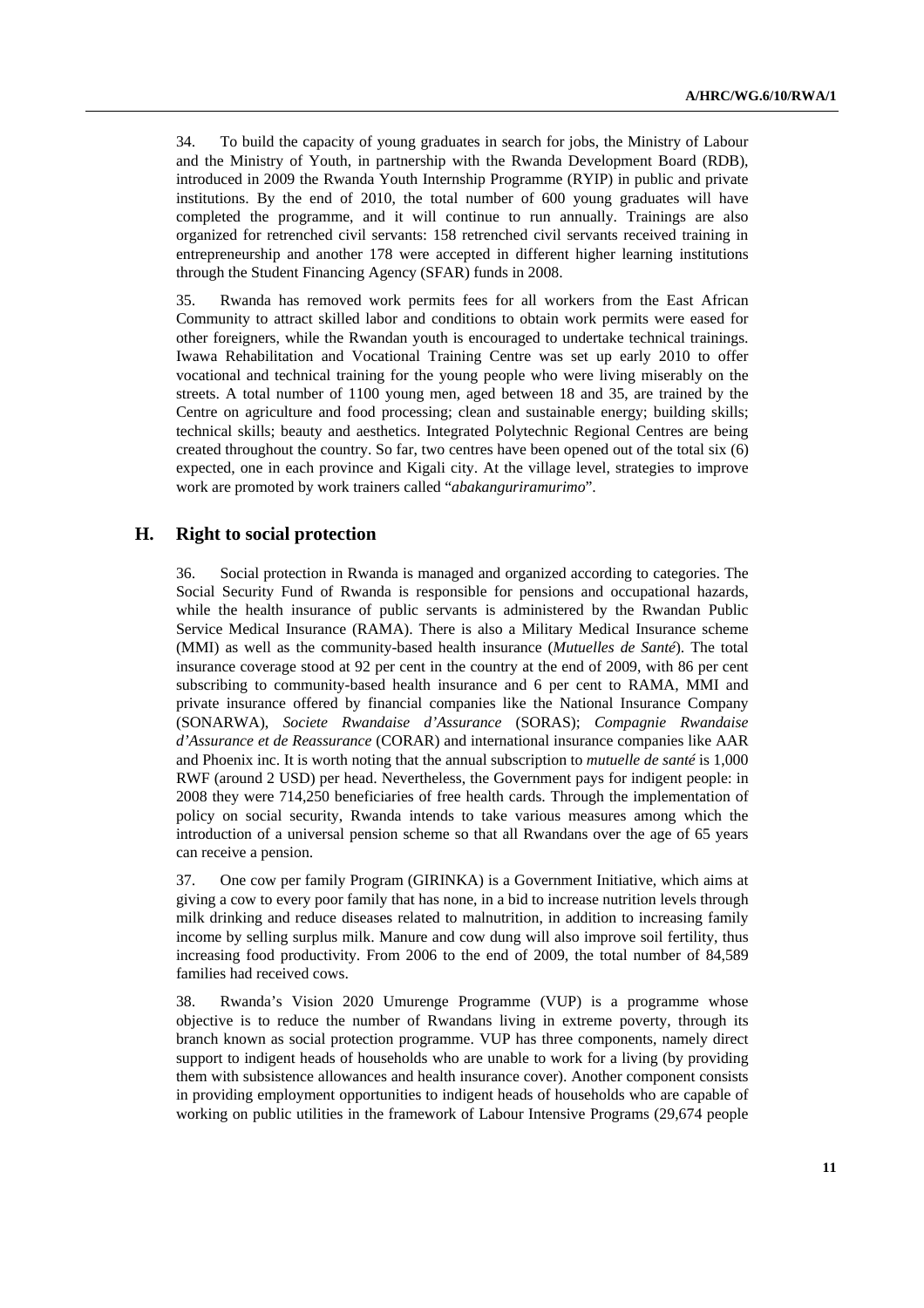found employment through this project in 2008) and the third component is to help communities to earn a living and join savings cooperatives (SACCOs) to begin investment plans. Because of effective government programs to fight poverty, the number of households headed by vulnerable people has reduced from 51 per cent in 2002 to 43 per cent in 2007.

39. The Government Fund for Genocide Survivors (FARG) also contribute in providing assistance to the most needy Genocide survivors by providing food, shelter, medical care and tuition fees for children and teenagers. From 1998 to the end of 2005, around 50 millions USD had been allocated to nearly 250,000 secondary students and ,000 students in higher education in form of school fees and supplies.

40. Concerning the historically marginalized group, decent houses have been constructed to 2,227marginalized families and vulnerable population; a number of children from marginalized and other vulnerable families are currently benefiting from free education for all in primary and secondary schools, with a good number of students from the same background studying in High Learning Institutions with the support of the Ministry of Local Government. In 2008, the Government provided 44,192,040 RWF to different districts for the income generating projects of the marginalized and vulnerable groups especially in agriculture, livestock and modern pottery. The vulnerable groups, like other Rwandan citizens, benefit from different programs to improve the living conditions of the population: 84 per cent of the qualified vulnerable families enjoy free health insurance (*mutuelle de santé*); 22 per cent were given land and received cows in 2010 through "one cow per family program"*.* The Special Rapporteur on indigenous people in Africa visited Rwanda in 2008 and appreciated the Rwandan Government's efforts to promote the rights of the marginalized and vulnerable population.

## **I. Right to family life and to property**

41. The State protects the family as the natural foundation of the Rwandan society. The Rwandan legislation stipulates that marriage has to occur by free consent and spouses have the same rights and duties during marriage and divorce. Rwanda has ratified the Convention on the Consent to Marriage, the Minimum Age of Marriage and Registration of Marriages and the Convention on the Nationality of Married Women. The institution of marriage in Rwanda is governed by law. The law on Matrimonial Regimes, Succession and Gifts give equal rights to succession to all boys and girls. There is a National Policy on Family Promotion. Couples in common marriages are sensitised and encouraged to enter into a civil marriage, and this plays an important role in protecting the right to succession for mainly women and children.

42. Property rights are governed by several laws including the law governing expropriation for public utility; the Organic law determining the use and management of land in Rwanda; the Law on Intellectual Property, etc. A National Policy on Land as well as a Strategic roadmap for land tenure reform constitutes essential tools on land ownership. A Ministerial Order provides modalities of land sharing. The Instructions of the Prime Minister define implementation of client charter on land administration and land acquisition. A campaign to register property is being carried out by the National Land Centre and this will enable title holders to gain access to credit by mortgaging their land. The campaign started in all Districts and about 700,000 land plots have been registered. Land redistribution was successfully carried out in the Eastern province in order to address past injustices.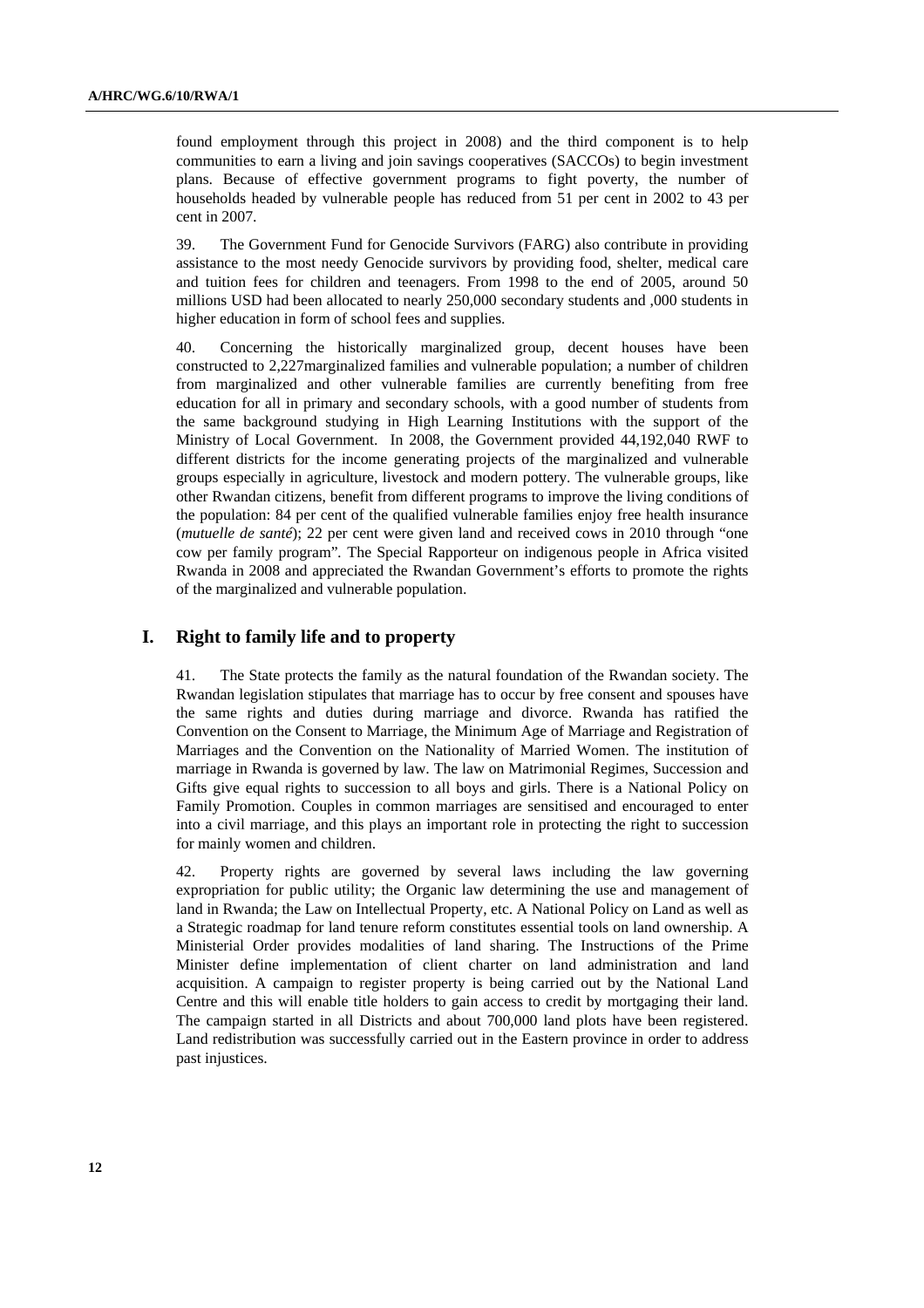## **J. Right to culture**

43. An Institution for the revitalization of the traditional school of culture (Itorero ry'Igihugu), as well as an academy of languages and culture have been established to promote culture and ensure transmission of positive cultural values from generation to generation. Beyond state obligations, the constitution grants citizens the right to promote the Rwandan culture. This is shown by the instauration of several associations including among others the association of old wise men (Inteko izirikana), association of writers, photographers, musicians, craftsmen, editors, association of dancing groups, the Rwanda Cinema Centre, the play production groups, etc. The national cultural troop (Urukerereza) and different private cultural troops like "Inganzo Ngali" participate in different international cultural festivals where they win various medals and prizes. Because of its renowned rich culture of traditional songs and dance, Rwanda was allocated by the African Union the organization of the Pan African Dance Festival (FESPAD) every two years.

44. The State promotes museums countrywide ranging from the national museum in Butare with its specialized branches spread across the country, such as the Natural History Museum at Nyarugenge/Kigali (2006), the Arts Museum at Rwesero (2006), the Museum of Ancient History at Rukali/Nyanza (2008) as well as another branch at the Ex-State House in Kanombe. There is a program to establish a museum in each district of the country. The Rwandan Universities are also involved in the promotion of culture: Departments of Fine Arts were opened at Kigali Institute of Science and Technology (KIST) and at Kigali Institute of Education (KIE), while the Centre for Arts and Drama in the National University of Rwanda (NUR) will be soon transformed into a Faculty of Fine Arts, Music, Dance and Drama (performing arts).

## **K. Right to justice**

45. As it is provided for in the Constitution, Rwanda commits herself to the Rule of Law and the respect of human rights. This commitment has been translated in the initiation of reforms in the justice sector with the view to improve and ease access to justice. National courts were restructured in such a way that cases which initially ended up in the Supreme Court are now tried by the High Court or Intermediate Courts, depending on their nature and weight. These reforms reduced the case backlog and discouraged endless proceedings. Primary Courts were empowered to handle most of the cases referred to courts by Mediation Committees. Laws have been reviewed to provide for a single judge system at all levels, except for the Supreme Court, in order to reduce delays in legal proceedings. Specialized chambers for minors as well as labour and commercial courts were established.

46. Qualified judges have been recruited: before 2004, out of 702 judicial personnel, only 74 were qualified judges, which correspond to 11 per cent, while at present, all the 281 judges in the judiciary have at least a degree in law. In 1997 the Bar Association had 37 members only, operating in the Capital City, whereas their number has increased to 619 members in 2010, operating in different provinces of the country. The Institute of Legal Practice and Development (ILPD) has been established to provide practical training and tools in legal practice to law graduates prior to effective employment in the profession. The judicial personnel as well as the performance of courts are evaluated on a quarterly basis to ensure accountability and transparency as well as effectiveness and efficiency of service delivery. All this impacted on the performance of the judiciary: in 2005, the number of cases judged by the High Court of the Republic and the Intermediate Courts were 1,166 and 6,305 respectively, while in 2008 the judged cases increased to 3,008 for the High Court of the Republic and 10,222 for the Intermediate Courts.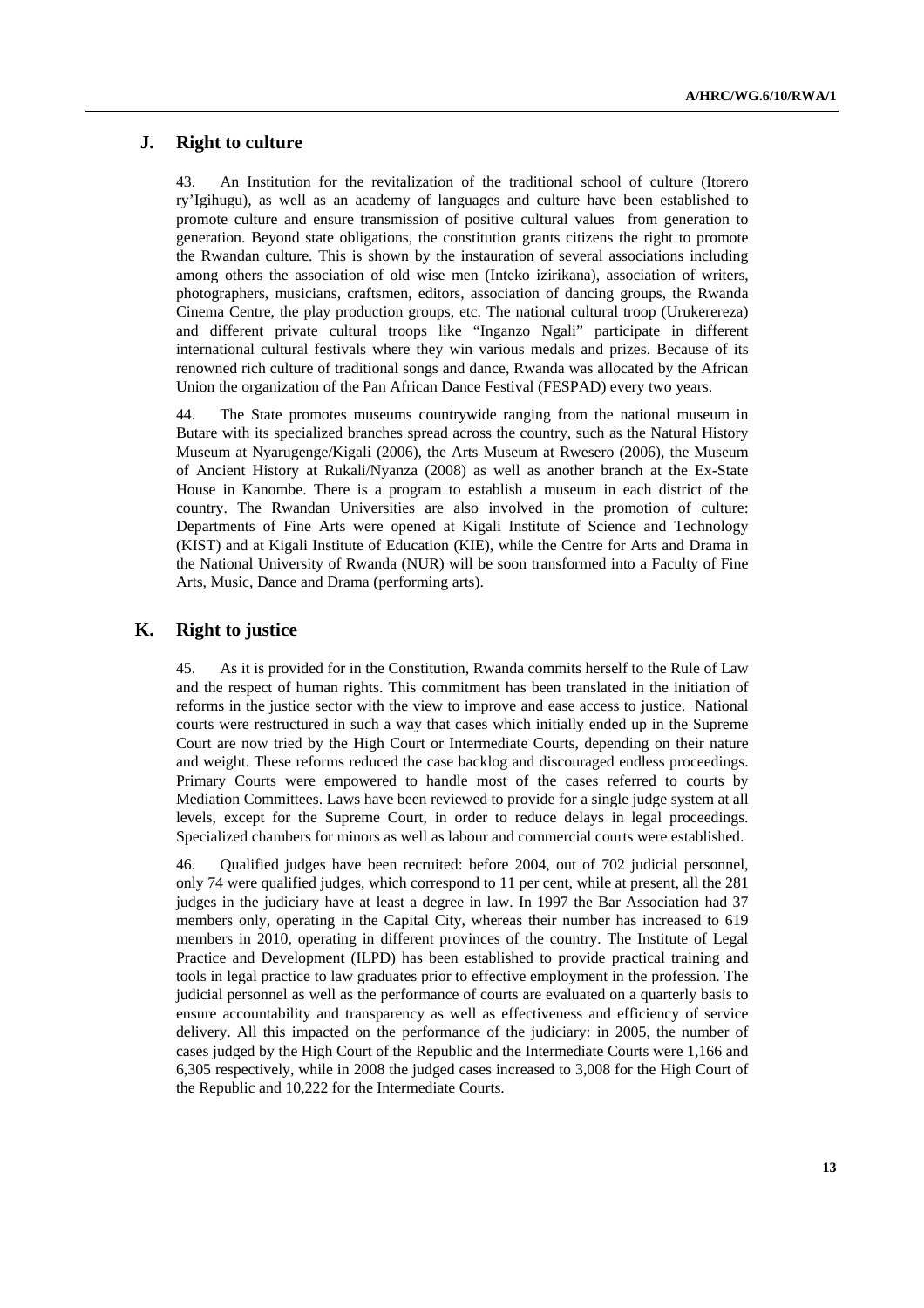47. The right to defence is guaranteed in all courts. As for criminal cases involving minors, special procedures and legal assistance are particularly availed. The Government has introduced a legal assistance system to ensure access to justice by vulnerable groups. Anyone with a local authority certificate proving that he/she is indigent may access justice before courts without paying court fees. At each Intermediate Court, two lawyers are appointed and paid by the Ministry of Justice to assist minors with case. In all other cases for vulnerable persons, the Bar Association appoints a counsel to assist the needy people. The Ministry of Justice has opened Access to Justice Bureaus (*Maisons d'Access à la Justice*) in all districts. There will soon be established in the said Access to Justice Bureaus specific desks to deal with gender-based violence and children rights. Civil Society Organisations also, with the support of different partners, put in place a Legal aid Forum, with the mission for delivering legal aid to the people.

48. Following the 1994 Genocide against Tutsis, Gacaca courts, a traditional participatory justice, mixed with some techniques of modern justice, were introduced to try Genocide cases that had piled up before courts. From the inception of Gacaca courts in 2002 until October 2008, a total number of 1,127,706 cases were filed before Gacaca courts out of which 1,123,027 were tried and completed. Only 4,679 cases are still pending for trial. Mediation Committees (Abunzi), put in place in every village of the country, have effectively improved expeditious administration of justice by practical involvement of members of the communities in resolving minor disputes. It is worth mentioning that by end of 2009 more than 38,005 disputes had been completely resolved by Mediation committees.

#### **L. Rights of detainees**

49. The newly established National Prisons Service is responsible for the promotion and protection of the rights of incarcerated people in accordance with laws; it is also responsible for ensuring the respect of the life, physical and moral integrity and the well-being of detainees**.** The presidential order governing the construction and the organization of prisons in Rwanda stipulates that each prison facility must have dormitories, suitable toilettes, sports courts, a health center, guest's halls, a kitchen, water and electricity, as well as appropriate air conditioning system for the welfare of detainees and the preservation of safe environment. Each prison in Rwanda has a health facility with medical personnel but, in case of serious illness, prisoners are transferred to the Rwandan main hospitals. Children under the age of three, pregnant and breast-feeding mothers are provided with special treatment such as enhanced diet. Apart from special meals, games and entertainments facilities are provided for the 456 babies living with their imprisoned mothers. The Ministry of Gender and Family Promotion is working on a project to provide early education to children living with their imprisoned mothers. Men and women are incarcerated in separate blocks.

50. In an effort to find a solution to the problem of congestion in prisons, new prisons have been constructed: Mpanga prison (Southern Province), in which are imprisoned criminals from the Special Court of Sierra Leone; the prison of Nyagatare (Eastern Province) for only minors; the prison of Gikombe (Western Province), as well as the prison of Mageragere (Northern Province). Rwanda has also adopted alternative measures to imprisonment including community works (*Travaux d'Intéret Général or TIG*) provided for in the new penal Code. As of September 2010, the total number of 106,918 persons has carried out those community works. Some prisoners are released conditionally before the end of their prison sentences under certain conditions. From 2003 to 2007, the total number of 60,280 prisoners benefited from conditional release, while concerned institutions are examining the release of 2,290 prisoners for the period of 2009–2010. It is also a common practice for Rwandan courts to grant bails as well as deferred sentences (*condamnations*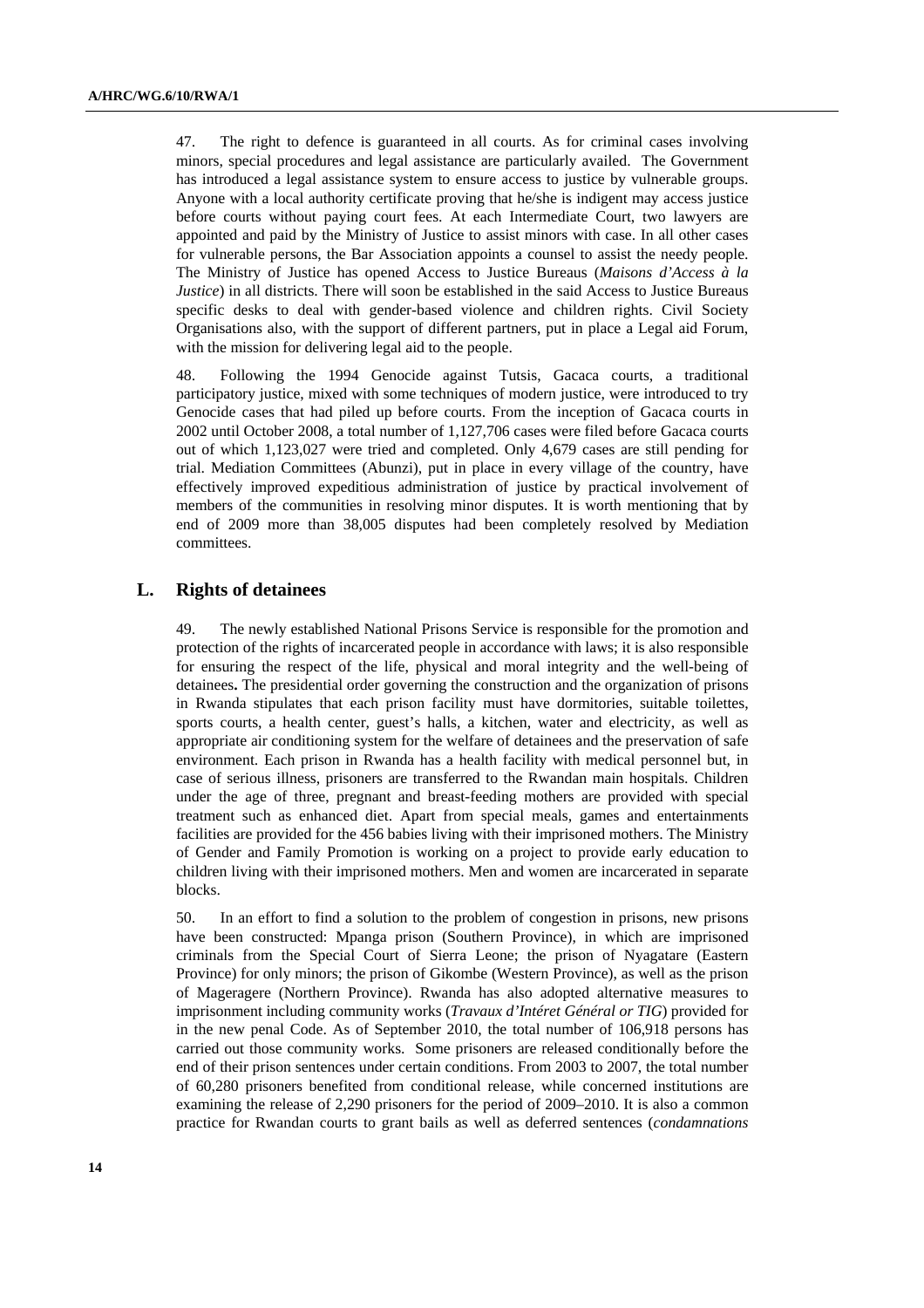*avec sursis*). These measures contributed to the reduction of the occupation rate of the Rwandan prisons, from 193 per cent in 2007 to 143 per cent in 2010.

#### **M. Women rights and children rights**

51. Rwanda has ratified the Convention on the Elimination of All Forms of Discrimination against Women and its optional protocol as well as the Protocol to the African Charter on Human and Peoples' Rights on the Rights of Women in Africa. The Constitution establishes various institutions to cater for the promotion and empowerment of women ranging from the Gender Monitoring Observatory (GMO) to the National Council of Women, which is represented in decentralized administration structures. Laws on the protection of women rights or containing provisions protecting women's rights include the law on the prevention of Gender Based Violence (GBV); the Law on Matrimonial Regime, Succession and Gifts which allows both male and female children to inherit their parents' properties; the Land Law, which requires that new land titles have to include the names of both husband and wife; etc. Some old gender discriminatory laws were identified and are now under review. Through a partnership with the National Land Centre, GMO is monitoring how the land registration process is addressing gender concerns in all districts. The process has already covered 12 districts where local communities held discussions on land property, inheritance laws, but also on family, on marriage and on GBV. Structures were put in place to fight GBV, from the national level to the village level. As a result, rapes were reduced from 2,999 in 2005 to 383 in 2008.

52. Women are represented in all decision making organs and different other institutions, at least 30 per cent, as prescribed by the Rwandan Constitution. The representation of women is 38 per cent in Government; 50 per cent among Supreme Court judges, while Rwanda has the world record of women representation in Parliament: 56 per cent. The Forum of Women Parliamentarians work hands in hands with the National Women Council and GMO, but also with various women associations. A women guarantee fund was established to facilitate women access to credits. Over 179 projects have been so far financed. 518 women including former street vendors, and former prostitutes, were assisted to form cooperatives based in their home districts. These women have received support amounting to 65 Million RWF.

53. Concerning the child rights, Rwanda ratified almost all international conventions relating to the promotion and protection of child rights including the UN Convention on the Rights of the Child (CRC) and its additional protocols, the Convention on the protection of children and cooperation in respect of inter country adoption, as well as the African Charter of the Rights and Welfare of the Child (ACRWC). Rwanda submitted to the Committee on the Rights of Children overdue reports on the implementation of CRC protocols, the report on the implementation of ACRWC was submitted to the concerned Committee of Experts, while the reports on CRC implementation, as well as the reports known as A World fit for the children and Africa fit for the children will be submitted to the concerned institutions in the near future. National laws for the protection of children were adopted, including the law of 2001 on the protection of children rights.

54. Major policies in this area are the National Policy for Orphans and other Vulnerable Children and the National Policy for the Elimination of Child Labour. Among other measures for the promotion of children rights is the establishment, in the National Commission of Human Rights, of the Observatory for the Rights of the Child to ensure the respect of children rights all over the country. The Observatory of the child rights has Committees, in which children are represented, at the national level, at district level and at the sector level. There is also the Forum of children which has children representations up to the village level. Annual Summits for children are organized where representatives of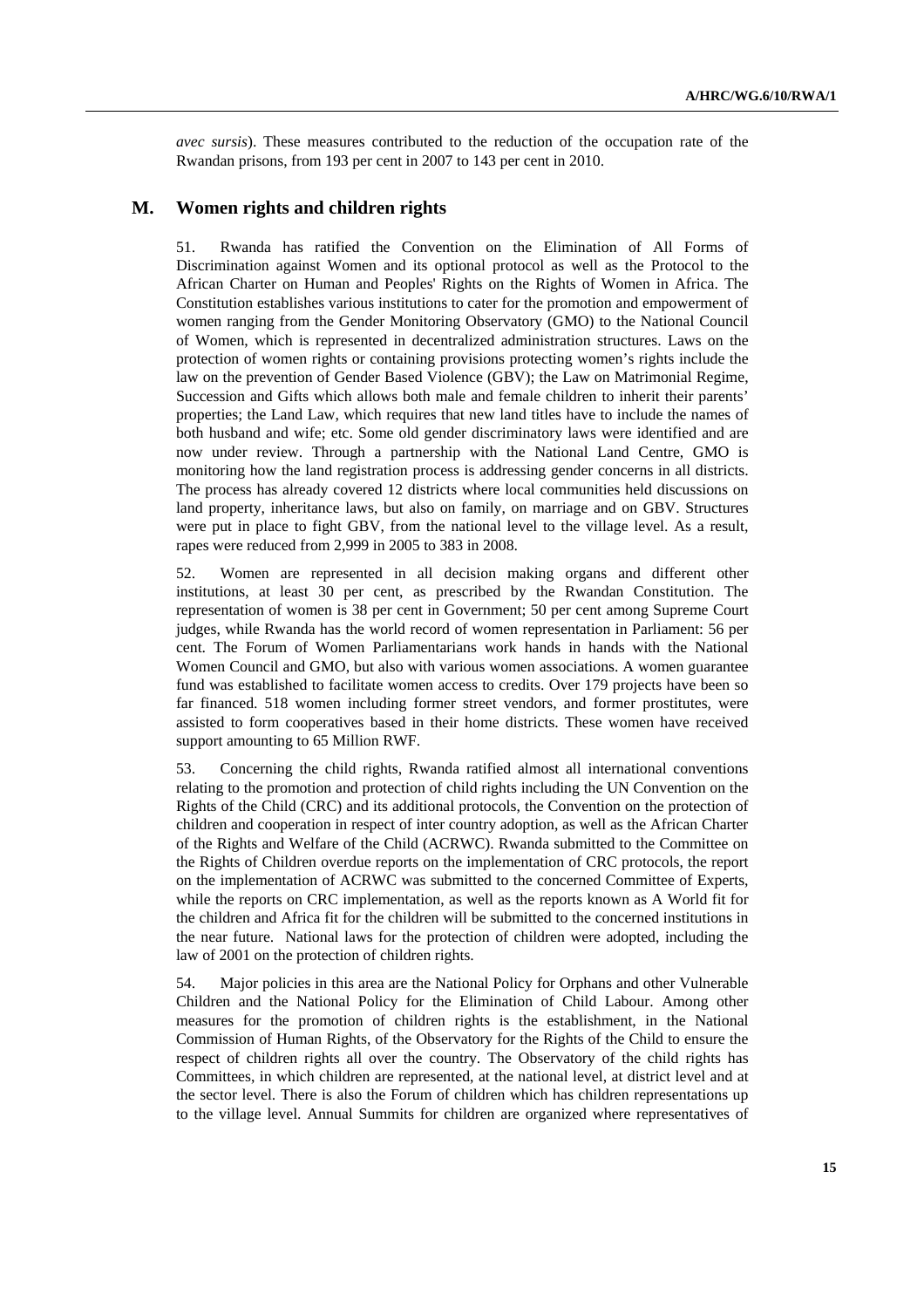peers sit to discuss and provide advice and recommendations to the Government on how to exercise their rights. So far, six children summits have been organized from 2004 to 2010. It is also worth pointing out the establishment of a National Commission for Children, whose process is almost at an end, as well as the role played by *Imbuto Foundation* (chaired by the Rwandan First Lady) in the promotion of the young girl education and the child protection.

55. Appropriate facilities are provided to children with disabilities, as well as the basic education for refugee children. Legal assistance is offered to minor children appearing before courts and special rehabilitation centres were created for minors convicted of crimes.

#### **N. Rights of persons with disabilities**

56. Rwanda ratified the Convention on the Protection of the Rights of Persons with Disabilities and its optional protocol. The law No 01/2007 of 2007 defines modalities for the protection of Persons With Disabilities (PWD's) in general. Ministerial orders have been enacted with the aim to facilitate people with disabilities to have access to education, healthcare, ICT, sports and cultural integration, easy access to different infrastructures including buildings and transport means, etc. Several initiatives have been taken to improve the welfare of PWD's, including their rehabilitation surgery and replacement of impaired body parts. Programs for the persons with blindness have been put in place, including the establishment of eye clinics in several hospitals and provision of mental health services in 44 major hospitals. The national council of persons with disabilities was established to monitor the implementation of different programs for the promotion of the rights of PWDs.

57. The Disability Rehabilitation Centre in Kigali has been giving vital support to 300 PWD's a month since 1997. The Gikondo Centre known as RBC (Réadaptation à Base Communautaire), funded mainly by Christian Blind Mission (CBM), offers help and rehabilitation to disabled young people from across East Africa. The Centre specialises in helping people who have lost limbs or broken bones, and those who suffer from conditions such as Cerebral Palsy, epilepsy, Down's syndrome, arthritis, club foot and Blount's disease. Thanks to the cooperation between the Rwandan Demobilisation and Reintegration Commission and the Japan International Cooperation Agency, a total of 1,025 disabled demobilized soldiers have been retrained in practical, vocational skills like plumbing, bricklaying, tiling, tailoring and agriculture. This scheme started in 2005 and will continue running to help the remaining 9,041 disabled former soldiers.

58. The Government of Rwanda helped PWD's to organize themselves in different associations, all under an umbrella association called FENAPH (*Fédération Nationale des Personnes Handicappées*). People with disabilities of Rwanda are represented in all in all levels of administration: the Rwandan Parliament, even the East African Community legislative Assembly (EALA). The representation of PWD's in Rwandan schools is growing, even at University level. In 2003, there were 600 pupils with disabilities in Rwandan primary schools; this number went up to 2,000 in 2008; while around 30 students with disabilities are pursuing their studies in Rwandan High Learning Institutions. In sports, national, regional and international tournaments and competitions are often organized in Rwanda for PWD's.

## **O. Rights of asylum seekers, refugees and returnees**

59. The right to asylum is guaranteed under the Rwandan law. The extradition of foreigners is permitted only if it is in line with domestic law and/or international conventions to which Rwanda is signatory. Rwanda ratified the Convention Relating to the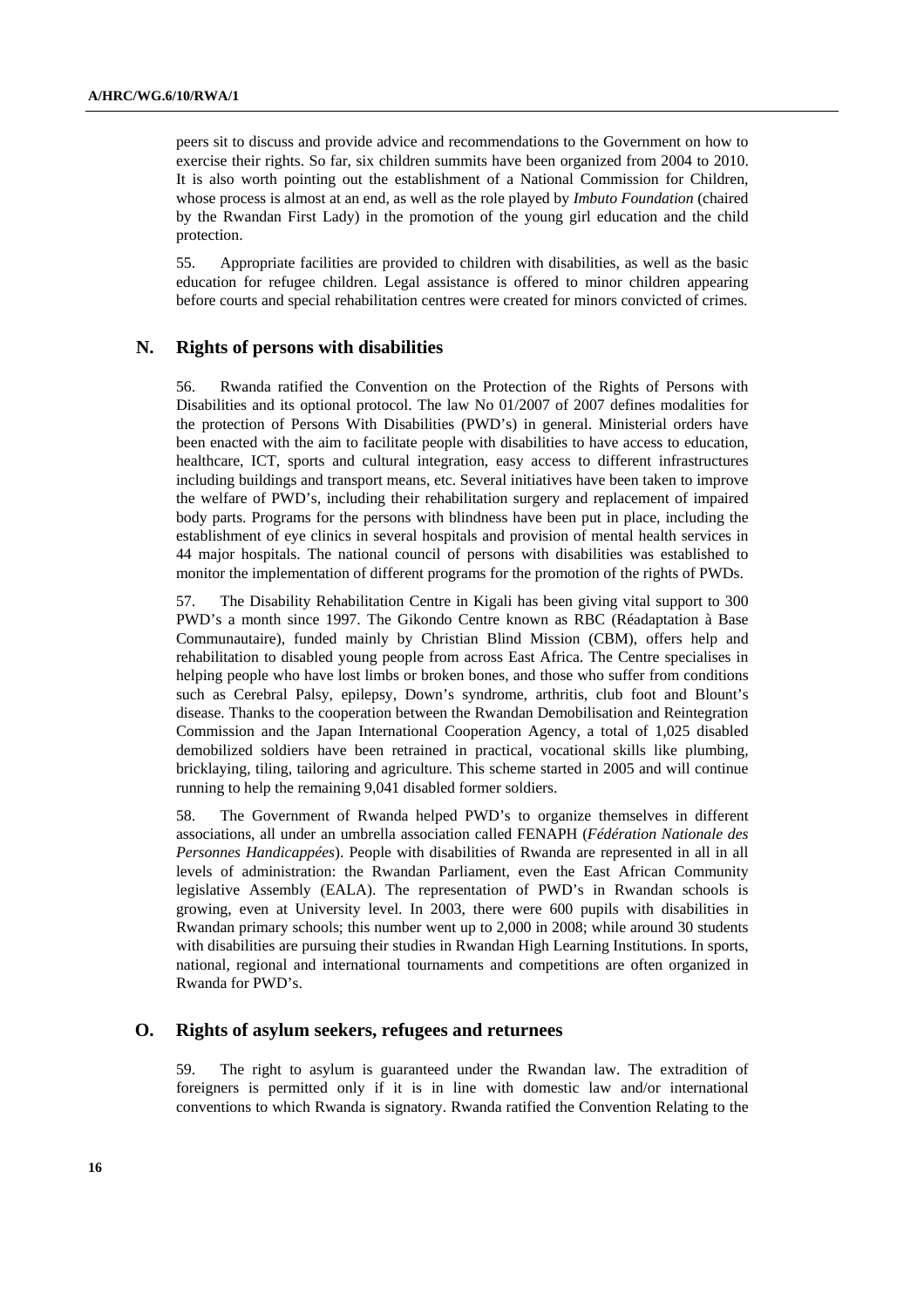Status of Refugees, the Protocol Relating to the Status of Refugees and the African Union Convention Governing the Specific Aspects of Refugee Problems in Africa. The African convention on displaced persons has been signed and is in the process of ratification. To complement the above treaties, several legislative measures have been adopted, including the law on refugees as it was amended and completed by the Law of 2006.

60. Thanks to the joint efforts by the Ministry in Charge of Disaster Management and Refugees and the Ministry in charge of social affairs, tripartite meetings with UNHCR and the countries of origin of refugees hosted by Rwanda or with UNHCR and countries hosting Rwandan refugees are held regularly in the search for durable solutions to the problem of refugees. Such countries are mainly Uganda, DRC, Malawi, Zambia, Kenya and Burundi. Rwanda is known for having repatriated and resettled the biggest number, around three millions, of refugees after the 1994 Genocide. Returnees have been resettled, given land by the government, while UNHCR provided them with iron sheets to construct shelter. The Ministry of Health in collaboration with local health centres provided returnees with medical care, including the community health insurance. On the basis of the Ministerial Instruction of 2010, refugees who have spent 15 years acquire identity cards, providing them the right to work and their children become Rwandans.

#### **P. Cooperation with human rights mechanisms and with other partners**

61. In collaboration with UN Agencies, Rwanda has established a programme for strengthening good governance and institutional responsiveness at six key institutions dealing with the promotion and protection of human rights, namely the Parliament, the National Women Council, the National Unity and Reconciliation Commission, the Media High Council, the National Commission for Human Rights and the Ombudsman's office. With the same collaboration, a Treaty Body Reporting Unit was established in the Ministry of Foreign Affairs and a legal aid programme was put in place to assist vulnerable citizens before courts and administrative institutions.

62. Rwanda was the first country to subject herself to the evaluation of the African Peer Review Mechanism (APRM) in 2005 as it is among the countries that regularly submit periodic reports on the implementation of the African Charter on Human and People's Rights (ACHPR). The Government of Rwanda plays a key role in international conferences for the promotion of human rights all over the world and Rwanda hosted different international forums aimed at the promotion of human rights: conferences on the abolition of death penalty, on the promotion of women rights, on the ratification of key human rights instruments like the African Charter on Democracy, Elections and Good Governance, on the preservation of environment, on the fight against AIDS, etc.

63. In cooperation with the UN department of peace keeping operations and with the African Union, Rwanda has participated in various peacekeeping missions including in Sudan, Liberia, Ivory Cost, Sierra Leone, Comoro Islands and Haiti. The participation of Rwandans in the leadership of regional human rights institutions, such as the African Commission on Human and Peoples' Rights and the African Court of Human Rights, is another sign of Rwanda commitment to the promotion of human rights.

64. The National Commission of Human Rights (NCHR) participated as a member of the International Coordinating Committee of Human Rights (ICC) from 2007 to 2009. The NCHR is also a member of the Commonwealth Human Rights Forum as well as the Vice President of the Francophone Human Rights institutions. Regionally the NCHR is a member of the steering committee of the African Human Rights Commissions network and is currently the interim chair of national Human Rights Institutions of the East African Community. The NCHR cooperates with local organizations participating in human rights promotion.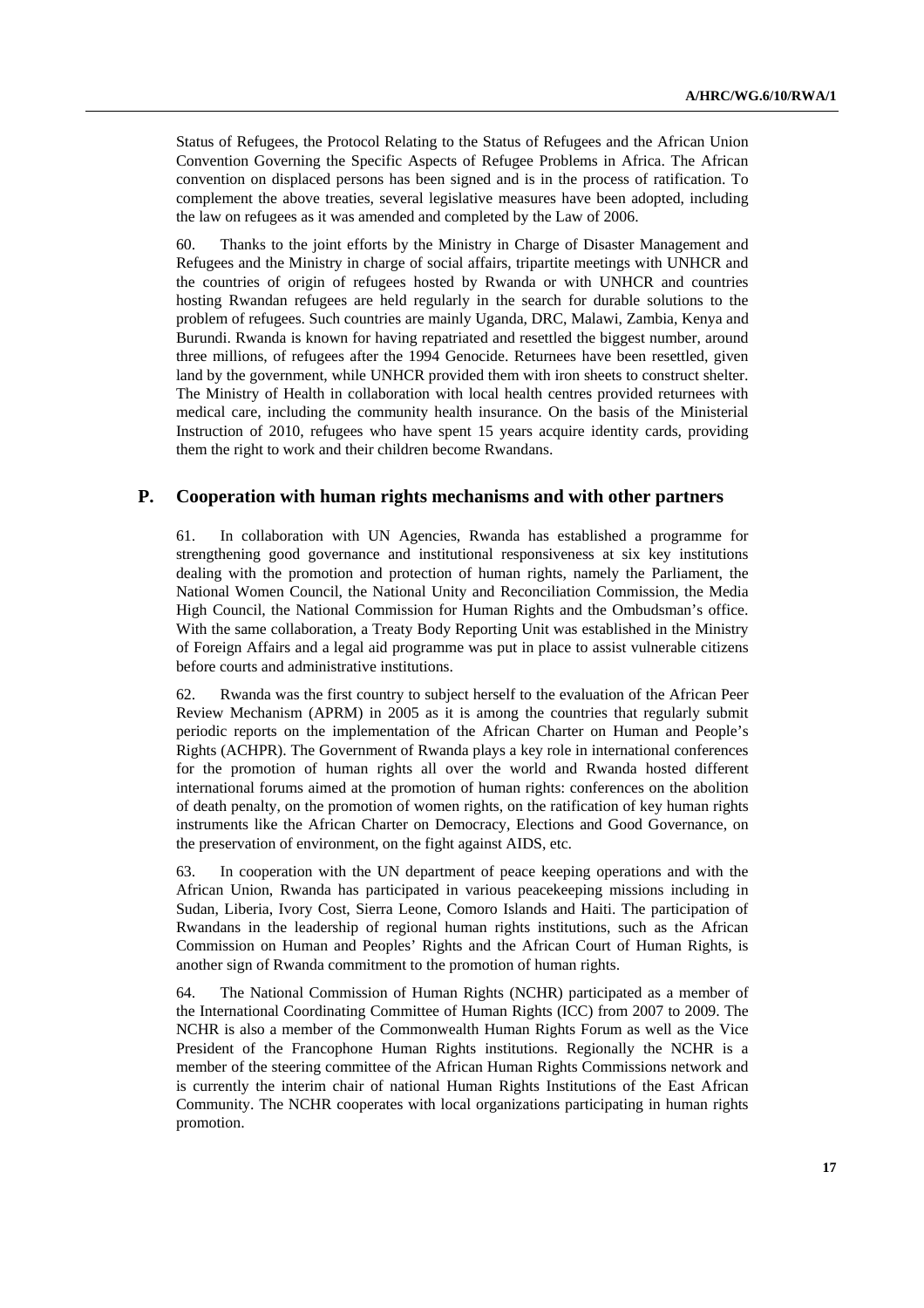# **IV. Best practices, challenges and constraints**

## **A. Best practices**

65. To deal with human rights related challenges, Rwandan innovations based on culture are of huge assistance:

(a) **Gacaca,** which is a traditional justice system, re-established after the 1994 Genocide to help in dealing with Genocide related matters. Gacaca courts managed to down size the cases backlog throughout the country due to the large size of the population implicated in the Genocide perpetration. Gacaca has also contributed greatly to reconciliation efforts in the country by revealing the true criminals and innocents, establishing the exact figures, names and locations of the victims as well as proving justice through trials and convictions to the culprits.

(b) **Conciliatory Committees (Abunzi)** have been and still are essential in resolving population disputes. In matters pertaining to matrimonial rights and responsibilities, land issues and neighbour disputes, conciliatory committees have tremendously saved people time and money from frequenting courts to petition for such petty issues, yet harmful to good neighbourliness between the people, if they remained unattended to.

(c) **Performance Contracts (Imihigo)** is a national performance evaluation system based on results. Performance is measured on the basis of assigned attributions and achieved results. Mayors sign performance contracts with the President of the Republic while other officials sign performance contracts with their leaders. The performance contracts contribute greatly to the improvement of the wellbeing of the population.

(d) **The National Dialogue Council (Inama y'Igihugu y'Umushyikirano)** is a national forum in which Rwandans of all walks of life participate in annual discussions aimed at evaluating how the country is governed and delivers on various policies and programmes. It allows the citizens to hold leaders accountable for the entrusted offices.

**Girinka programme (one cow per family)** was instituted to uplift the economic and nutritional wellbeing of the poor people through milk consumption and selling.

(f) **Umuganda (Community Works)** which brings village residents together to collectively participate in works of common interests after which they get together to discuss issues pertaining to the general well being of their community.

(g) **Itorero ry'Igihugu (National Civic Education)**, re-introduced to promote cultural positive values and to help communities participate in searching for home grown solutions to emerging challenges.

(h) **The National Programme for economic empowerment of the poor (Ubudehe)**, initiated to uplift the wellbeing of the population through employment on rural infrastructure.

(i) Apart from the best practices based on the Rwandan culture, other best practices include the following: the **Universal Health Insurance (***Mutuelle de santé***)**, which is a medical care programme instituted to enable the citizens acquire and access medical assistance to overcome the rampant health challenges.

(j) **Access to Justice Bureaus (***Maison d'accèss à la Justice***)** which facilitate vulnerable groups and poor people to have free access to legal representation in all 30 districts of the country.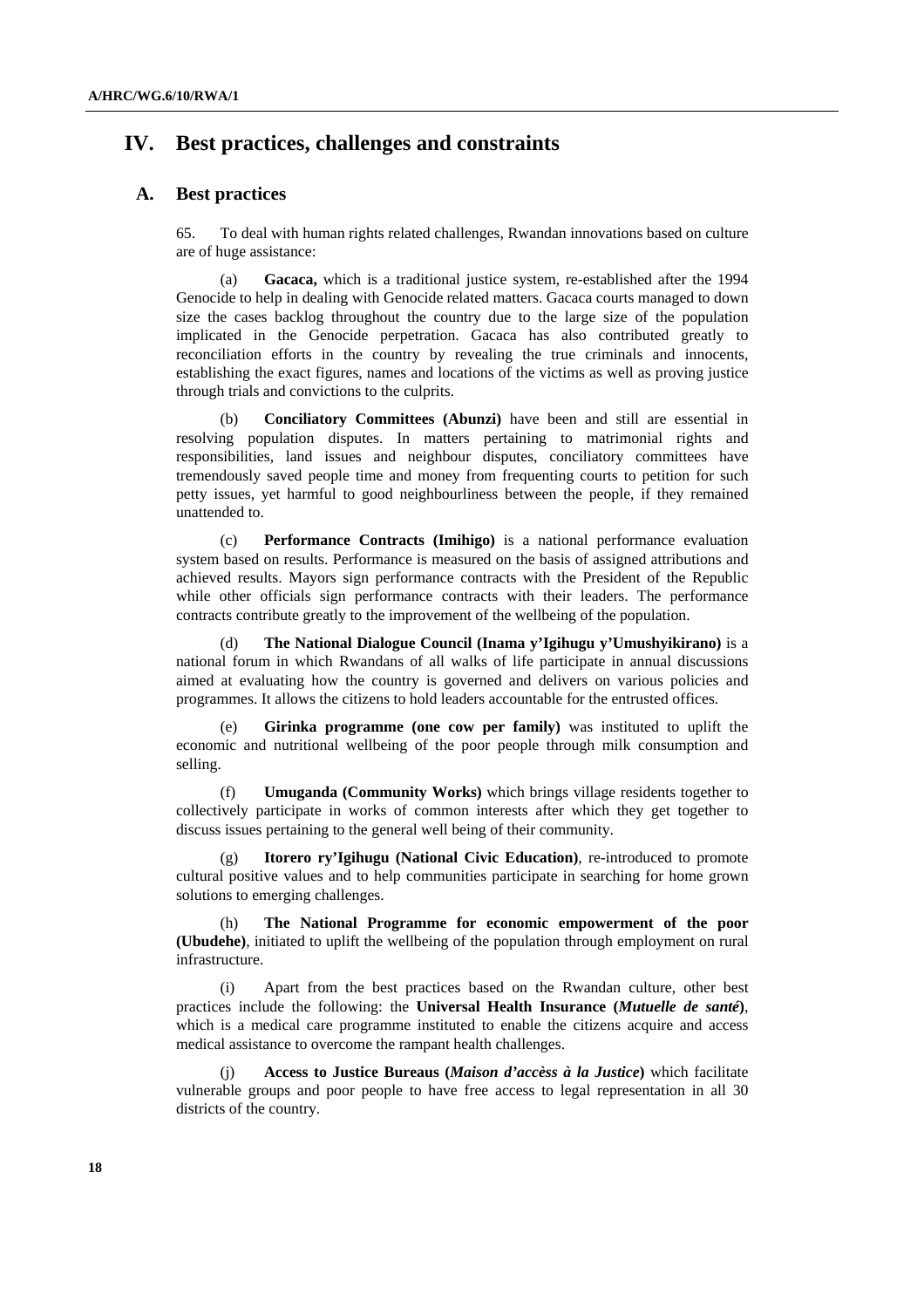(k) **The Observatory of the Child Rights:** this unit has become instrumental in promoting and protecting the rights of the child through mass sensitization and establishment of child rights observatory departments at local levels, thereby taking the decision-making powers to the children.

## **B. Challenges and constraints**

66. Despite the national efforts gathered to promote and protect human rights, there still are challenges as highlighted hereunder.

(a) **The population growth** rate of 2.8 is a big challenge. The fertility rate of 6 children per woman is very high in comparison to the population density of  $373/\text{km}^2$ . This challenge contributes to the gravity of land scarcity among the majority of rural citizens who largely contribute to 85 per cent of the agriculture sector employment.

(b) **Limited resources to tackle the problem of extreme poverty:** the population under extreme poverty is 33 per cent while 21.4 per cent are moderate poor households. 54 per cent of the population that is poor implies that it is directly affected by economic inabilities, vulnerable to diseases related to poor living conditions. The Government's commitment to face this challenge is hampered by the problem of limited resources.

(c) **Lack of appropriate mechanisms to protect the rights of the informal sector:** the informal sector remains susceptible to employment challenges and work related problems. The informal sector constitutes 93.8 of the working population: agriculturalists and farmers working on family land (71 per cent), salaried farming workers (6 per cent), domestic workers (15.2 per cent), etc. This category of workers is more and more organized in cooperatives. The labour law protects them in matters related to health and security, but other mechanisms are needed for their protection in terms of pension and social security.

(d) **Unwillingness or lack of commitment** for many States to tackle and bring to justice Genocide fugitives on their soil, encouraging them to continue their malicious campaign against the Rwandan Government's efforts to reconcile and develop the country. Tens of Thousands of *Interahamwe* militias and ex-governmental soldiers, who committed the Tutsi Genocide in 1994, camp near Rwandan borders in neighboring countries and constitute a real threat to peace and security in Rwanda and in the whole region.

# **V. Key national priorities as identified by stakeholders, initiatives and commitments that the State concerned should undertake**

67. Rwanda's priorities in the field of promotion and protection of human rights are mainly the following: the first key priority action for the promotion of human rights in Rwanda is to increase investment in rural areas in order to eradicate extreme poverty and, hence, improve the living conditions of the population. Other priority actions include the promotion of land use management; the control of the population growth through family planning; the adoption of the human rights policy as well as the national action plan for the protection and the promotion of human rights; the sensitization of legal practitioners for more utilization of international human rights instruments; the putting in place of mechanisms for a better protection of the informal sector of workers, including the putting in place of the employment minimum wage; etc.